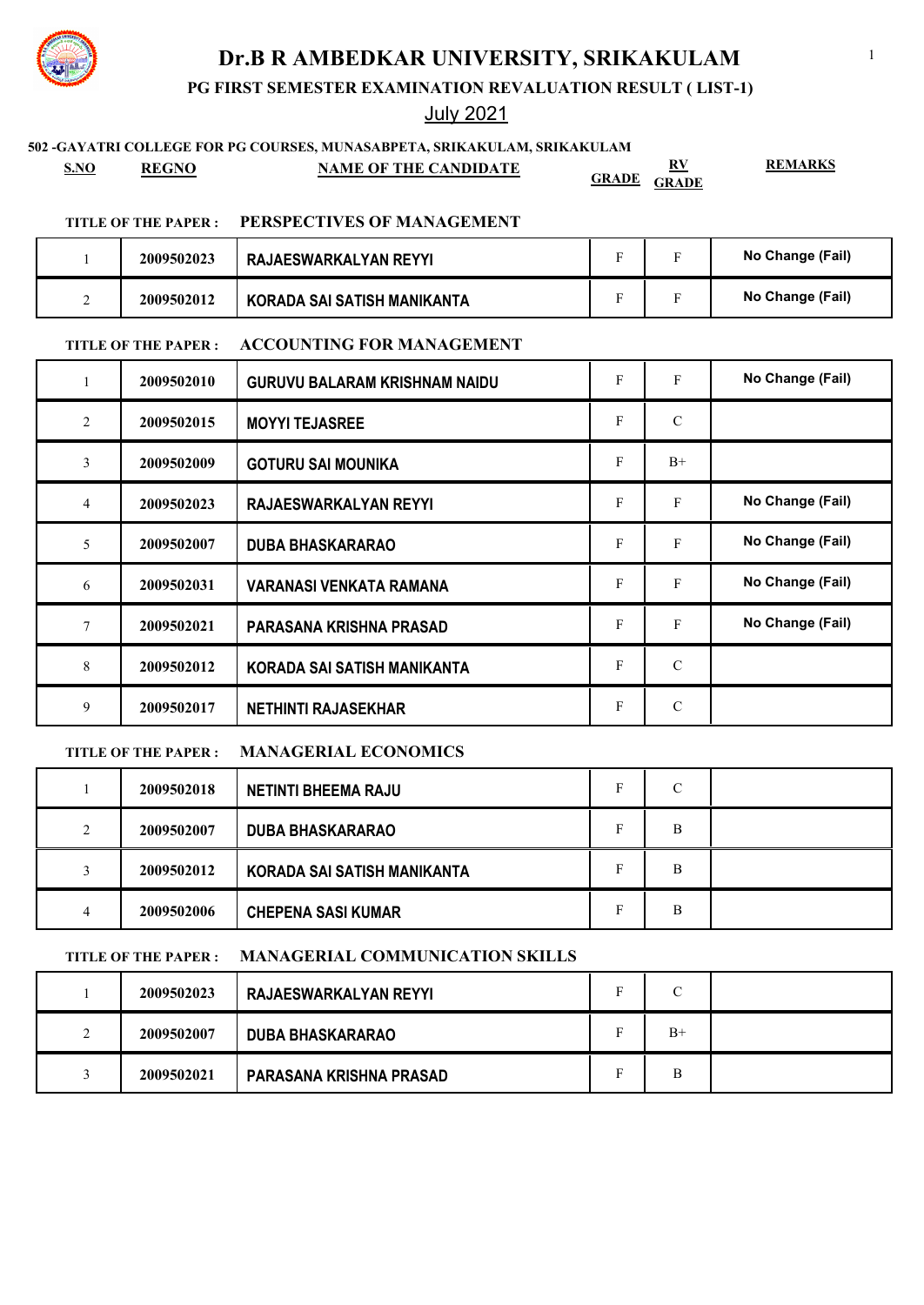

## July 2021

|                |                            | 503 - GAYATRI PG COLLEGE, MUNASABPETA, MUNASABPETA |              |                                                                |                  |
|----------------|----------------------------|----------------------------------------------------|--------------|----------------------------------------------------------------|------------------|
| <b>S.NO</b>    | <b>REGNO</b>               | <b>NAME OF THE CANDIDATE</b>                       | <b>GRADE</b> | $\underline{\mathbf{R}}\underline{\mathbf{V}}$<br><b>GRADE</b> | <b>REMARKS</b>   |
|                | <b>TITLE OF THE PAPER:</b> | <b>GENERAL CHEMISTRY-I</b>                         |              |                                                                |                  |
| 1              | 2055503008                 | <b>CHANDAKA RUSHIKESH</b>                          | F            | $\mathbf C$                                                    |                  |
| 2              | 2055503029                 | <b>SANAPALA SRINIVASA RAO</b>                      | F            | $\mathbf F$                                                    | No Change (Fail) |
|                | <b>TITLE OF THE PAPER:</b> | <b>INORGANIC CHEMISTRY-I</b>                       |              |                                                                |                  |
| $\mathbf{1}$   | 2055503017                 | <b>GUJJALA RAMARAJU</b>                            | $\mathbf F$  | F                                                              | No Change (Fail) |
| 2              | 2052503005                 | <b>CHAKKA TATA RAO</b>                             | F            | $\mathbf{F}$                                                   | No Change (Fail) |
| 3              | 1254503003                 | <b>KESAVI DEVI GUNDU</b>                           | F            | E                                                              |                  |
|                | <b>TITLE OF THE PAPER:</b> | <b>ORGANIC CHEMISTRY-I</b>                         |              |                                                                |                  |
| $\mathbf{1}$   | 2052503017                 | YATIRAJULA CHAITANYA                               | $\mathbf F$  | $B+$                                                           |                  |
| 2              | 2055503003                 | <b>ANNEPU VENKATA SIVA PRASAD</b>                  | F            | B                                                              |                  |
| 3              | 1852503003                 | <b>BOYI SAIRAM</b>                                 | $\mathbf F$  | D                                                              |                  |
| 4              | 1955503025                 | PAIDI ANNAMNAIDU                                   | F            | F                                                              | No Change (Fail) |
| 5              | 1852503009                 | <b>DAMU CHINNAMNAIDU</b>                           | F            | $\mathcal{C}$                                                  |                  |
| 6              | 1852503022                 | <b>MENDA RAMA KRISHNA</b>                          | F            | B                                                              |                  |
| $\tau$         | 2055503026                 | PONNADA JANARDHANA                                 | $\mathbf F$  | $\mathbf F$                                                    | No Change (Fail) |
| 8              | 2055503021                 | <b>KARRI KURMI NAIDU</b>                           | F            | $\mathrm{B}^{+}$                                               |                  |
| $\overline{9}$ | 2055503012                 | DABBURU LEELA RAJESH                               | F            | B                                                              |                  |
| 10             | 2055503018                 | <b>ILAPANDA RAJA SEKHAR</b>                        | F            | $\mathbf F$                                                    | No Change (Fail) |
| 11             | 2055503005                 | <b>ARIGI MANMADHA RAO</b>                          | F            | B                                                              |                  |
| 12             | 2055503016                 | <b>GOLLANGI GANAPATIRAO</b>                        | F            | $B+$                                                           |                  |
| 13             | 2052503005                 | <b>CHAKKA TATA RAO</b>                             | F            | $\mathbf{F}$                                                   | No Change (Fail) |
| 14             | 1852503006                 | <b>CHINTADA CHAITANYA</b>                          | F            | D                                                              |                  |
| 15             | 2052503009                 | <b>KORLAM MADHU BABU</b>                           | ${\bf F}$    | B                                                              |                  |
|                |                            |                                                    |              |                                                                |                  |

## **TITLE OF THE PAPER : PHYSICAL CHEMISTRY-I**

|  | 1952503017 | TUMMALAPALLI APPALANAIDU |  |  |  |  |
|--|------------|--------------------------|--|--|--|--|
|--|------------|--------------------------|--|--|--|--|





|                    | 2055503017 | <b>GUJJALA RAMARAJU</b>  |   | No Change (Fail) |
|--------------------|------------|--------------------------|---|------------------|
| $\mathcal{D}$<br>∠ | 2052503005 | <b>CHAKKA TATA RAO</b>   |   | No Change (Fail) |
|                    | 1254503003 | <b>KESAVI DEVI GUNDU</b> | E |                  |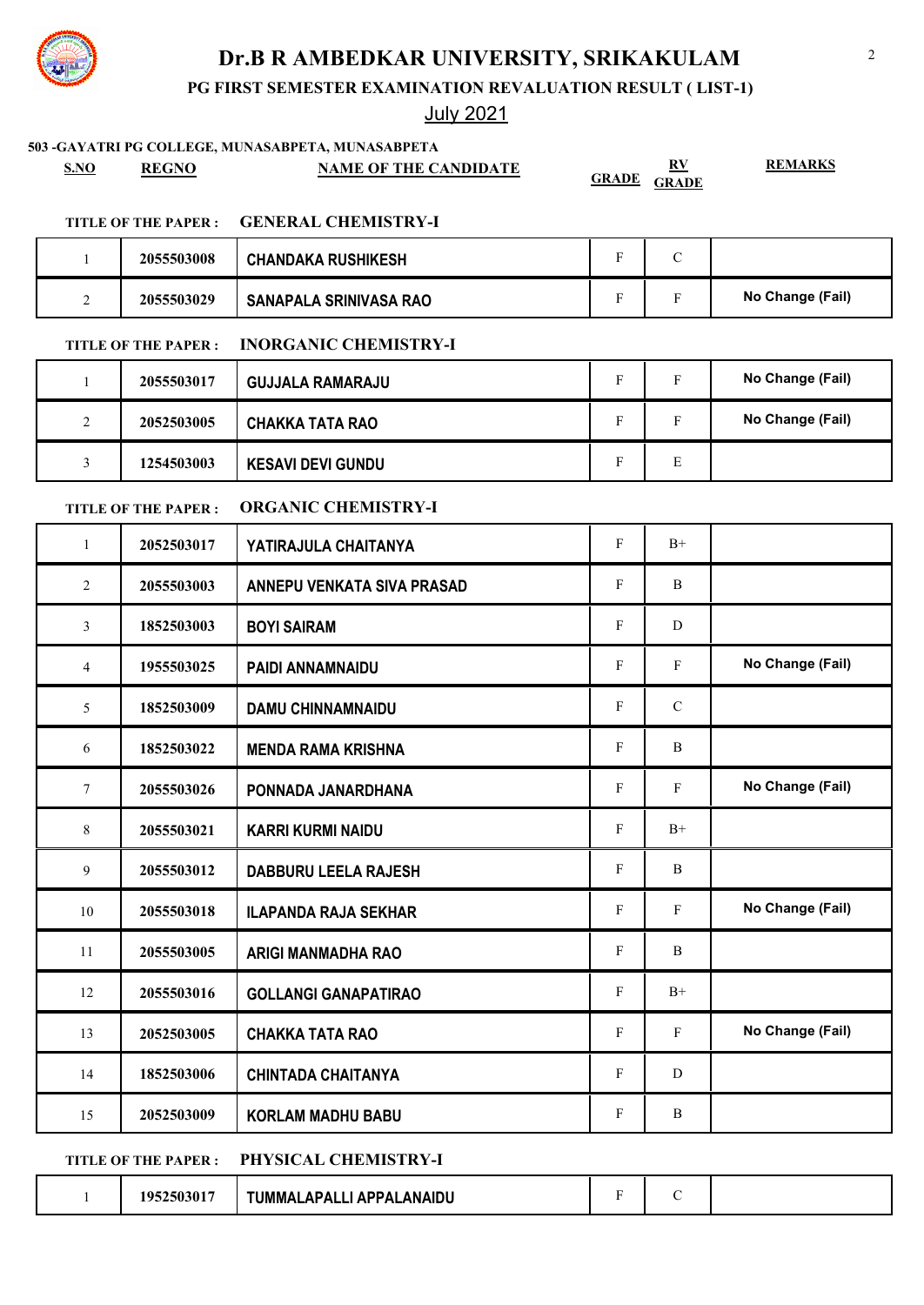**PG FIRST SEMESTER EXAMINATION REVALUATION RESULT ( LIST-1)**

## July 2021

### **503 -GAYATRI PG COLLEGE, MUNASABPETA, MUNASABPETA**

| <u>S.NO</u> | <b>REGNO</b>                                     | <b>NAME OF THE CANDIDATE</b>    | <b>GRADE</b> | RV<br><b>GRADE</b> | <b>REMARKS</b> |
|-------------|--------------------------------------------------|---------------------------------|--------------|--------------------|----------------|
|             | $m \times m \times m$ $\sim m \times m \times m$ | <b>DIIVALO LE OHEN HATOLI I</b> |              |                    |                |

### **TITLE OF THE PAPER : PHYSICAL CHEMISTRY-I**

| 2              | 2055503017   | <b>GUJJALA RAMARAJU</b>      | F            | C                                       |                  |
|----------------|--------------|------------------------------|--------------|-----------------------------------------|------------------|
|                | 2055503018   | <b>ILAPANDA RAJA SEKHAR</b>  | F            | C                                       |                  |
| $\overline{4}$ | 2055503029   | SANAPALA SRINIVASA RAO       | F            | C                                       |                  |
| 5              | 2055503016   | <b>GOLLANGI GANAPATIRAO</b>  | F            | B                                       |                  |
| 6              | 2052503009   | <b>KORLAM MADHU BABU</b>     | F            | F                                       | No Change (Fail) |
| <b>S.NO</b>    | <b>REGNO</b> | <b>NAME OF THE CANDIDATE</b> | <b>GRADE</b> | $\mathbf{R} \mathbf{V}$<br><b>GRADE</b> | <b>REMARKS</b>   |

### **TITLE OF THE PAPER : Modern Synthetic Methodology in Organic Chemistry**

|        | 1955503029 | PODILAPU DILLESWARARAO  | F  | No Change (Fail) |
|--------|------------|-------------------------|----|------------------|
| $\sim$ | 1955503013 | <b>GODDU RAMA</b>       | F  | No Change (Fail) |
|        | 1955503032 | <b>RAYALA SUNEETHA</b>  | C  |                  |
|        | 1855503001 | <b>AMEERNAIDU KORNI</b> | F. | No Change (Fail) |

### **TITLE OF THE PAPER : PROPERTIES AND CHARACTERIZATION OF MATERIALS**

|   | 1254503003 | <b>KESAVI DEVI GUNDU</b> |                |                  |
|---|------------|--------------------------|----------------|------------------|
| - | 1855503001 | <b>AMEERNAIDU KORNI</b>  | $\blacksquare$ | No Change (Fail) |

### **TITLE OF THE PAPER : (E) COMMUNICATION ELECTRONICS**

|                            | 1054503006 | <b>KRISHNAVENI YARAGALLA</b> | ∽ | D |  |
|----------------------------|------------|------------------------------|---|---|--|
| $\gamma$<br>$\overline{ }$ | 1254503003 | <b>KESAVI DEVI GUNDU</b>     | г | D |  |
|                            | 1855503001 | <b>AMEERNAIDU KORNI</b>      | P | C |  |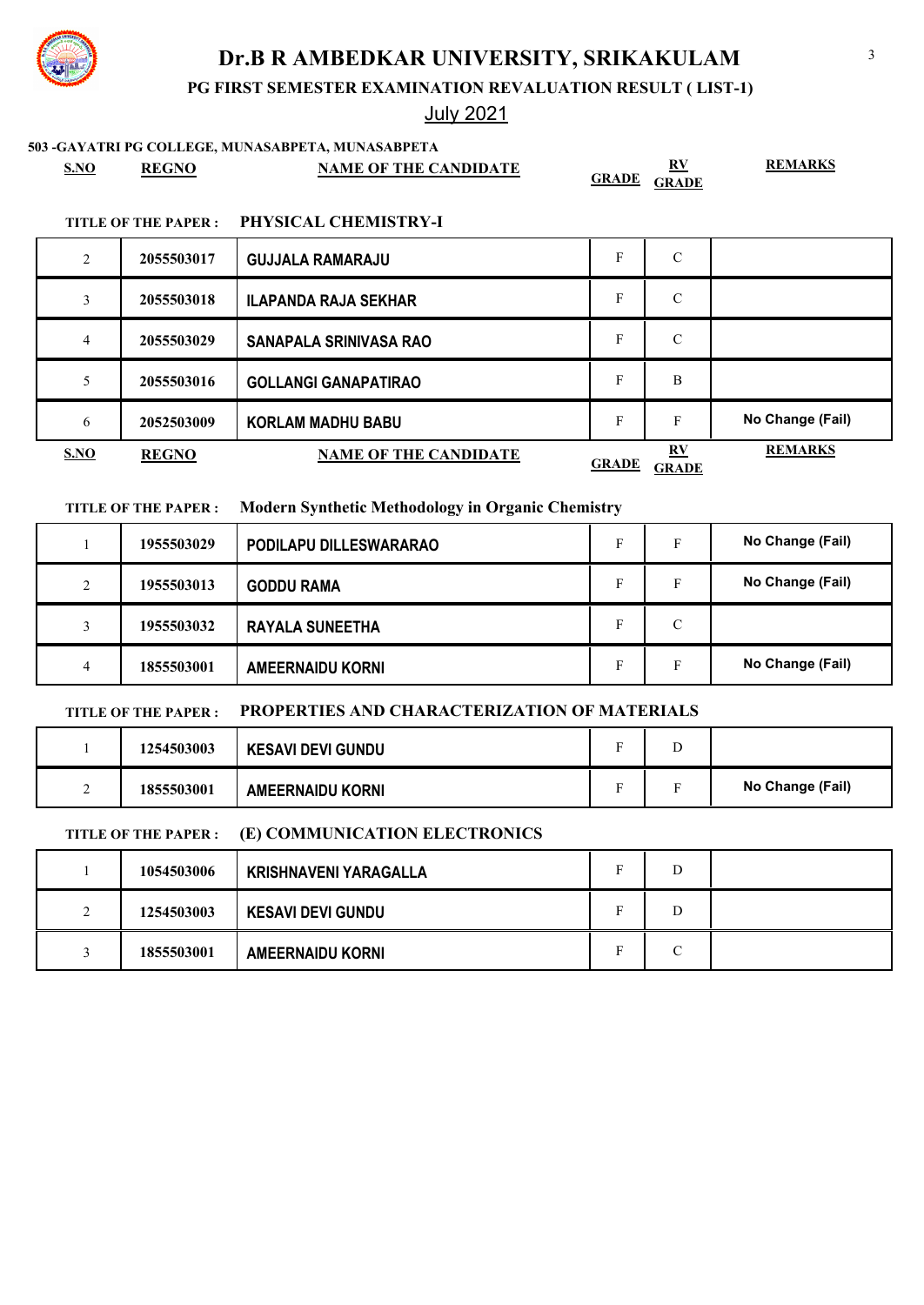**PG FIRST SEMESTER EXAMINATION REVALUATION RESULT ( LIST-1)**

## July 2021

**504 -GOVT. PG COLLEGE (MEN), SRIKAKULAM, SRIKAKULAM**

|      |              | JOY 1. FG COLLEGE (MEN), SNINANULAM, SNINANULAM |                    |
|------|--------------|-------------------------------------------------|--------------------|
| S.NO | <b>REGNO</b> | <b>NAME OF THE CANDIDATE</b>                    | <b>GRADE GRADE</b> |

### **TITLE OF THE PAPER : ORGANIC CHEMISTRY-I**

| $\overline{4}$ | 2055504004 | <b>BHADRASI CHANDRASEKHARA RAO</b> | F | F    | No Change (Fail) |
|----------------|------------|------------------------------------|---|------|------------------|
| 5              | 1955504014 | <b>MOYYI BHAVANI</b>               | F | F    | No Change (Fail) |
| 6              | 2010504004 | <b>KOMMANA VANDANA</b>             | F | $B+$ |                  |
|                |            |                                    |   |      |                  |
|                | 2055504020 | SINGAMSETTI MANMADHA RAO           | F | F    | No Change (Fail) |
| 8              | 2055504011 | <b>MARRI SAILAJA</b>               | F | F    | No Change (Fail) |

## **TITLE OF THE PAPER : PHYSICAL CHEMISTRY-I**

|             | 1955504014   | <b>MOYYI BHAVANI</b>         | ÷            | $\overline{\phantom{0}}$<br>◡ |                |
|-------------|--------------|------------------------------|--------------|-------------------------------|----------------|
| <b>S.NO</b> | <b>REGNO</b> | <b>NAME OF THE CANDIDATE</b> | <u>GRADE</u> | RV<br><b>GRADE</b>            | <b>REMARKS</b> |

## **TITLE OF THE PAPER : STATEGIC COST MANAGEMENT**

|   | 1910504004 | <b>BAGANA RAJASEKHAR</b> |  | No Change        |
|---|------------|--------------------------|--|------------------|
| - | 1910504006 | DONDAPATI HIMAKALYANI    |  | <b>No Change</b> |

### **TITLE OF THE PAPER : ORGANIC SYNTHESIS-II**

|                    | 1855504024 | <b>SIREESHA DIRSIPOMU</b>   | Е | Е             | No Change (Fail) |
|--------------------|------------|-----------------------------|---|---------------|------------------|
| $\mathcal{L}$<br>∠ | 1555504024 | <b>MANTRI SURYANARAYANA</b> | E | Е             | No Change (Fail) |
| 3                  | 1955504007 | <b>K SATISH</b>             | Е | $\mathcal{C}$ |                  |
| 4                  | 1955504027 | <b>GANESH</b>               | Е | С             |                  |

### **TITLE OF THE PAPER : ORGANIC NATURAL PRODUCTS-II & BIOPOLYMERS**

|   | 1855504024 | <b>SIREESHA DIRSIPOMU</b> | $\overline{\phantom{0}}$ | $\blacksquare$ | No Change (Fail) |
|---|------------|---------------------------|--------------------------|----------------|------------------|
| - | 1855504008 | KARAJADA MURALI           |                          |                |                  |



**REMARKS**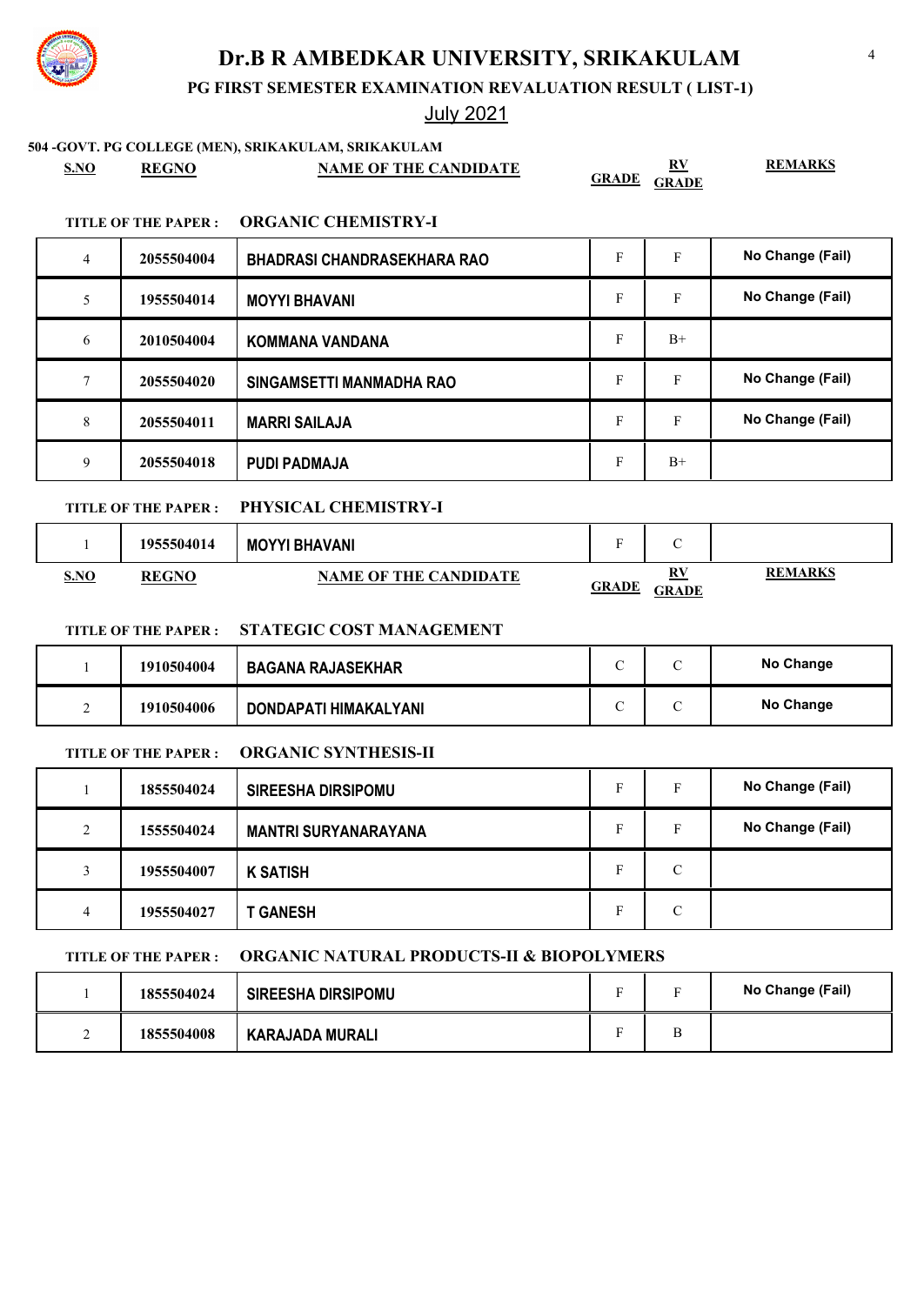

5

**PG FIRST SEMESTER EXAMINATION REVALUATION RESULT ( LIST-1)**

## July 2021

**505 -ADITYA PG COLLEGE, SRIKAKULAM, SRIKAKULAM S.NO REGNO NAME OF THE CANDIDATE RV GRADE GRADE REMARKS TITLE OF THE PAPER : GENERAL CHEMISTRY-I** 1 **2055505010 | Kottakota Dharmarao F | F | No Change (Fail) TITLE OF THE PAPER : INORGANIC CHEMISTRY-I** 1 **2055505010 Kottakota Dharmarao** F B 2 **2055505013 Polaki Dilleswararao** F B+ **TITLE OF THE PAPER : ORGANIC CHEMISTRY-I** 1 **1855505026 PINNINTI ROHINI Transfer F F All PINNINTI ROHINI F** F No Change (Fail) 2 **1955505009 GOLIVI VENKATA RAMANA** F B+ 3 **1955505037 | VUNNA JHANSI Transfer Constructs Transfer Constructs Transfer Constructs Transfer Constructs Transfer Constructs Transfer Constructs Transfer Constructs Transfer Constructs Transfer Constructs Transfer Co** 4 **1955505038 | YADLA GODA DEVI TELL REVILLED ASSESS TO A REVILLED ASSESS OF A REVILLED ASSESSMENT POINT OF A REVILLED ASSESSMENT POINT POINT POINT POINT POINT POINT POINT POINT POINT POINT POINT POINT POINT POINT POINT**  5 **2055505007 IJJADA SURESH** F F **No Change (Fail)** 6 **2055505016 Reddi Sai kumar And American Constant Constant Party American Property Reddi Sai kumar American Constant Property Reddi Sai kumar** 7 **2055505020 Simhadri Pradeep kumar F F F No Change (Fail) TITLE OF THE PAPER : PHYSICAL CHEMISTRY-I** 1 **1955505037 VUNNA JHANSI Terminal State of State of State of State of State of State of State of State of State of State of State of State of State of State of State of State of State of State of State of State of Stat S.NO REGNO NAME OF THE CANDIDATE RV GRADE GRADE REMARKS TITLE OF THE PAPER : Modern Synthetic Methodology in Organic Chemistry** 1 **1955505001 ANNEPU SANTOSH KUMAR** F G **TITLE OF THE PAPER : ORGANIC SPECTROSOCOPY-II** 1 **1955505012 | KAKI DURGA PRASAD F F C** 2 **1955505026 PYDI SRINIVASA RAO** F F No Change (Fail) **TITLE OF THE PAPER : ORGANIC SYNTHESIS-II** 1 **1855505026 PINNINTI ROHINI CONSERVANTI COMPONENT TO PINE REPORT OF REAL PROPERTY ROHINI** 2 **1955505001 ANNEPU SANTOSH KUMAR** F F C **TITLE OF THE PAPER : ORGANIC NATURAL PRODUCTS-II & BIOPOLYMERS**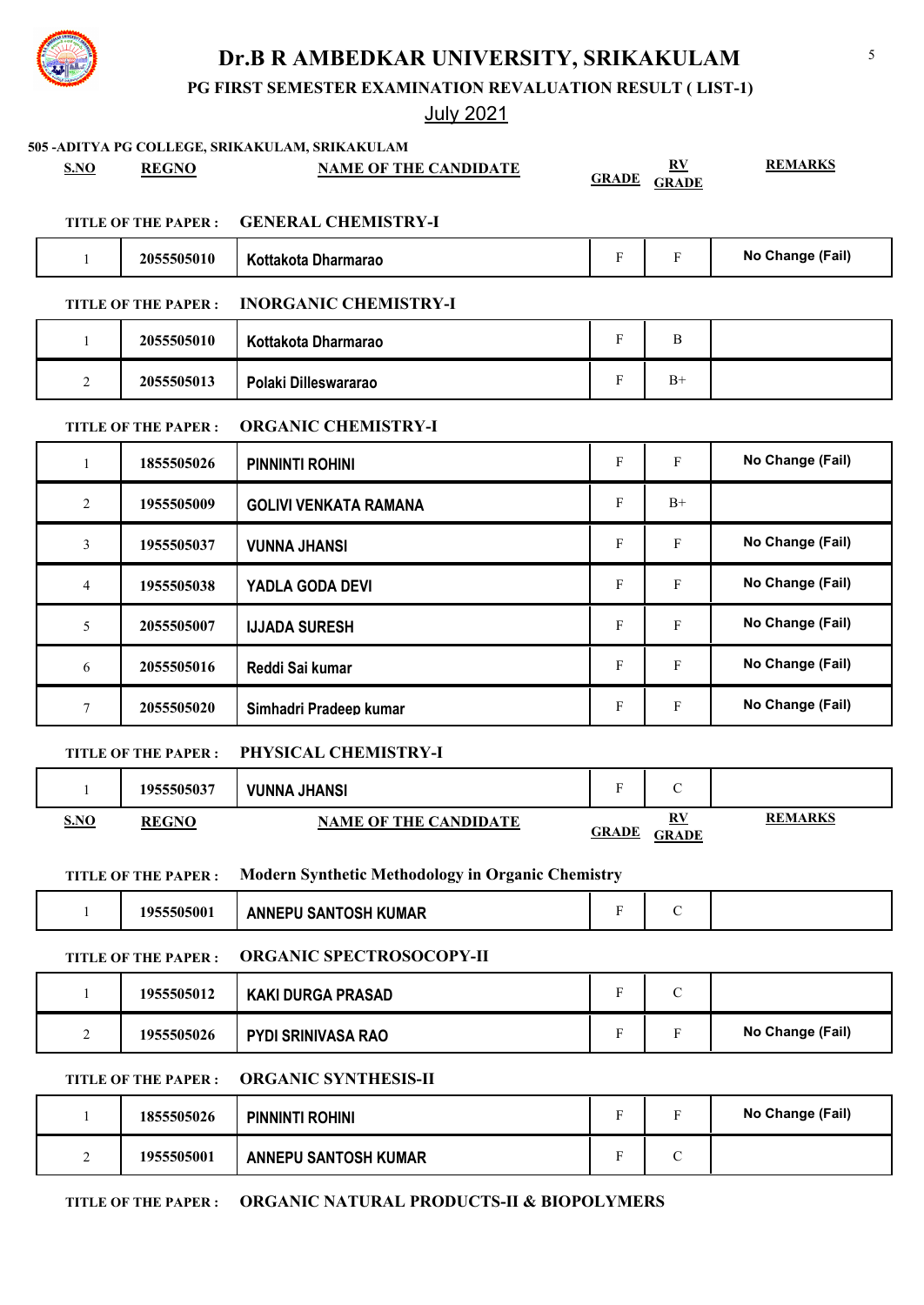**PG FOURTH SEMESTER EXAMINATION REVALUATION RESULT ( LIST-1)**

## July 2021

**505 -ADITYA PG COLLEGE, SRIKAKULAM, SRIKAKULAM**

**S.NO REGNO NAME OF THE CANDIDATE RV GRADE GRADE** **REMARKS**

### **TITLE OF THE PAPER : ORGANIC NATURAL PRODUCTS-II & BIOPOLYMERS**

|        | 1755505038 | YARABATI RAMAKRISHNA         | C  |                  |
|--------|------------|------------------------------|----|------------------|
| ∍<br>∠ | 1955505009 | <b>GOLIVI VENKATA RAMANA</b> | F  | No Change (Fail) |
|        | 1955505012 | <b>KAKI DURGA PRASAD</b>     | F. | No Change (Fail) |
| 4      | 1955505037 | <b>VUNNA JHANSI</b>          | D  |                  |

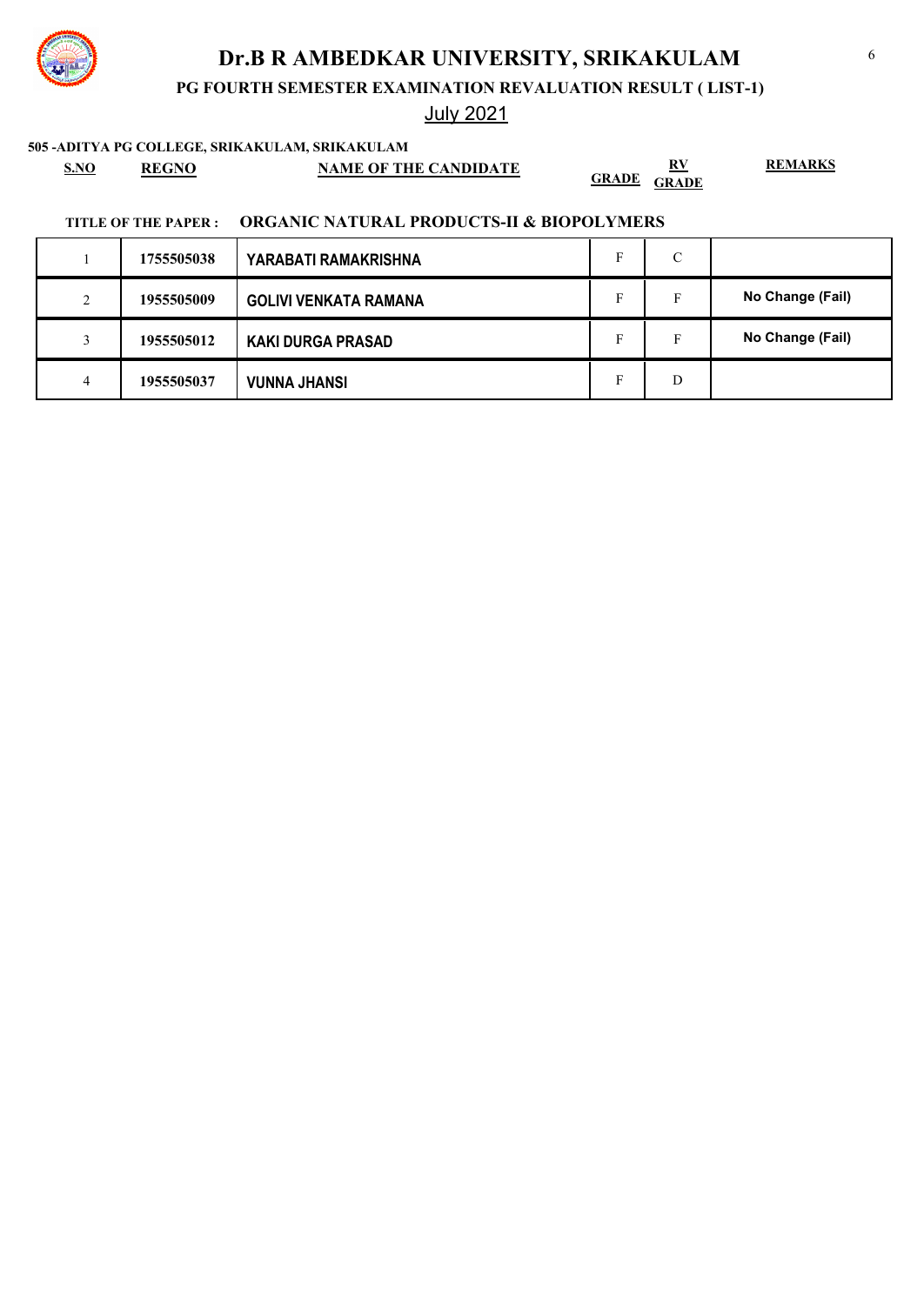**PG FIRST SEMESTER EXAMINATION REVALUATION RESULT ( LIST-1)**

| S.NO           | <b>REGNO</b>               | 508 -SSR COLLEGE SRIKAKULAM, SRIKAKULAM<br><b>NAME OF THE CANDIDATE</b> | <b>GRADE</b>              | $\underline{\mathbf{R}}\underline{\mathbf{V}}$<br><b>GRADE</b> | <b>REMARKS</b>   |
|----------------|----------------------------|-------------------------------------------------------------------------|---------------------------|----------------------------------------------------------------|------------------|
|                | <b>TITLE OF THE PAPER:</b> | <b>GENERAL CHEMISTRY-I</b>                                              |                           |                                                                |                  |
| 1              | 1955508018                 | <b>KOPPALA BHASKARARAO</b>                                              | $\boldsymbol{\mathrm{F}}$ | $\mathcal{C}$                                                  |                  |
| 2              | 2055508003                 | <b>JINCY JOHN</b>                                                       | F                         | $B+$                                                           |                  |
| 3              | 1855508010                 | <b>GORLE SRIRAMULU</b>                                                  | F                         | F                                                              | No Change (Fail) |
|                | <b>TITLE OF THE PAPER:</b> | <b>ORGANIC CHEMISTRY-I</b>                                              |                           |                                                                |                  |
| 1              | 1955508005                 | <b>BODDEPALLI RAJU</b>                                                  | $\boldsymbol{\mathrm{F}}$ | F                                                              | No Change (Fail) |
| 2              | 1955508018                 | <b>KOPPALA BHASKARARAO</b>                                              | F                         | $\mathcal{C}$                                                  |                  |
| 3              | 1955508013                 | <b>JAKKAMPUDI RAMMOHAN RAO</b>                                          | $\mathbf{F}$              | $B+$                                                           |                  |
| $\overline{4}$ | 2055508008                 | <b>VUNDRALLA GOPI</b>                                                   | F                         | F                                                              | No Change (Fail) |
| 5              | 1855508010                 | <b>GORLE SRIRAMULU</b>                                                  | $\boldsymbol{\mathrm{F}}$ | F                                                              | No Change (Fail) |
|                | <b>TITLE OF THE PAPER:</b> | PHYSICAL CHEMISTRY-I                                                    |                           |                                                                |                  |
| 1              | 1955508005                 | <b>BODDEPALLI RAJU</b>                                                  | F                         | F                                                              | No Change (Fail) |
| <b>S.NO</b>    | <b>REGNO</b>               | <b>NAME OF THE CANDIDATE</b>                                            | <b>GRADE</b>              | $\underline{RV}$<br><b>GRADE</b>                               | <b>REMARKS</b>   |
|                | <b>TITLE OF THE PAPER:</b> | <b>Modern Synthetic Methodology in Organic Chemistry</b>                |                           |                                                                |                  |
| 1              | 1955508010                 | <b>EANUGULA MAHESH</b>                                                  | F                         | $\mathbf C$                                                    |                  |
| 2              | 1955508005                 | <b>BODDEPALLI RAJU</b>                                                  | F                         | $\mathbf F$                                                    | No Change (Fail) |
|                | <b>TITLE OF THE PAPER:</b> | <b>ORGANIC SPECTROSOCOPY-II</b>                                         |                           |                                                                |                  |
| $\mathbf{1}$   | 1955508018                 | <b>KOPPALA BHASKARARAO</b>                                              | $\boldsymbol{\mathrm{F}}$ | B                                                              |                  |
|                | TITLE OF THE PAPER :       | <b>Organic synthesis and Disconnection Approach</b>                     |                           |                                                                |                  |
| 1              | 1955508010                 | <b>EANUGULA MAHESH</b>                                                  | F                         | $\mathcal{C}$                                                  |                  |
| 2              | 1955508018                 | KOPPALA BHASKARARAO                                                     | F                         | F                                                              | No Change (Fail) |
| 3              | 1955508005                 | <b>BODDEPALLI RAJU</b>                                                  | F                         | B                                                              |                  |
|                | TITLE OF THE PAPER :       | <b>Chemistry of Natural products-II</b>                                 |                           |                                                                |                  |
|                |                            |                                                                         |                           |                                                                |                  |

|   | 1955508001 | ALIGI JANARDHANARAO |  | No Change (Fail) |
|---|------------|---------------------|--|------------------|
| ∽ | 1955508018 | KOPPALA BHASKARARAO |  |                  |

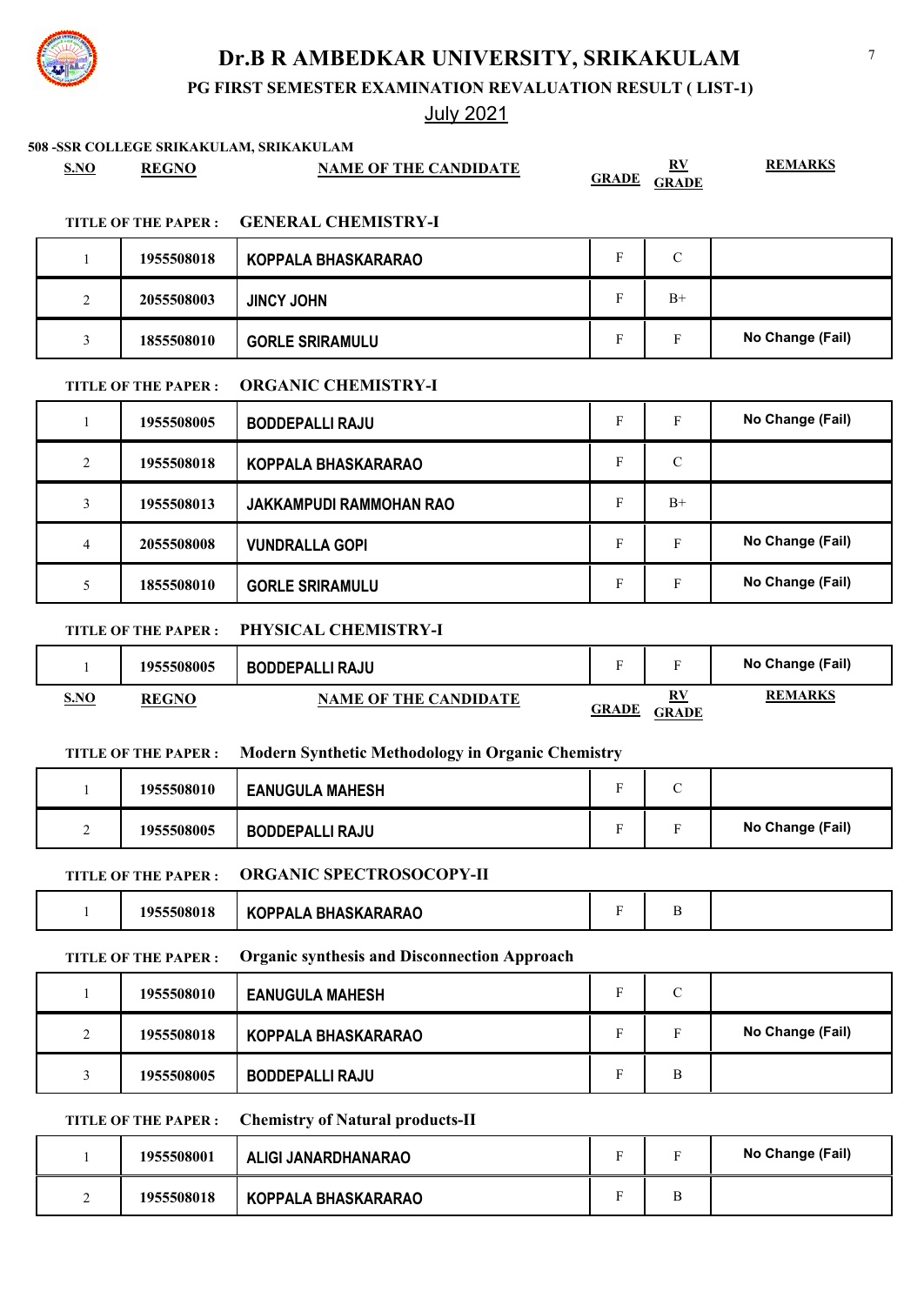

**PG FOURTH SEMESTER EXAMINATION REVALUATION RESULT ( LIST-1)**

July 2021

**508 -SSR COLLEGE SRIKAKULAM, SRIKAKULAM**

| <b>S.NO</b> | <b>REGNO</b> | <b>NAME OF THE CANDIDATE</b>                          | <b>GRADE</b> | RV<br><b>GRADE</b> | <b>REMARKS</b>   |
|-------------|--------------|-------------------------------------------------------|--------------|--------------------|------------------|
|             |              | TITLE OF THE PAPER : Chemistry of Natural products-II |              |                    |                  |
|             | 1955508005   | <b>BODDEPALLI RAJU</b>                                | Е            | Е                  | No Change (Fail) |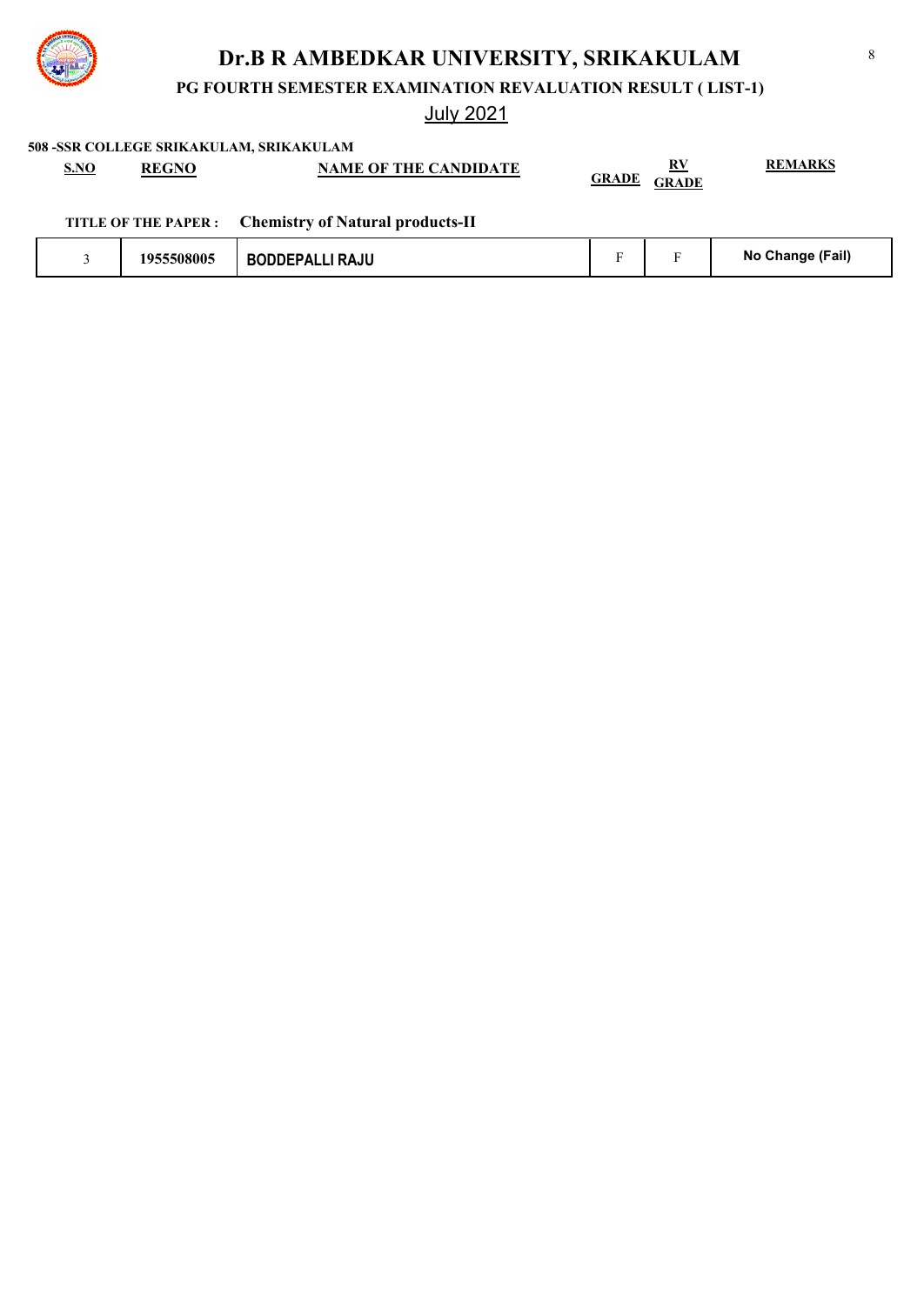**PG FIRST SEMESTER EXAMINATION REVALUATION RESULT ( LIST-1)**

## July 2021

## **509 -GOVERNMENT COLLEGE FOR WOMEN, SRIKAKULAM, SRIKAKULAM**

**S.NO REGNO NAME OF THE CANDIDATE RV** 

**GRADE GRADE**

**REMARKS**

### **TITLE OF THE PAPER : GENERAL CHEMISTRY-I**

|   | 1955509002 | Byri.Kalyani         | ◟.     |  |
|---|------------|----------------------|--------|--|
| ∸ | 2055509002 | ANDHAVARAPU. NIROSHA | Ð<br>◡ |  |

## **TITLE OF THE PAPER : GENERAL AND COMPARITIVE PHYSIOLOGY**

|        | 2066509013 | PITTA SYAMALA      | B               |  |
|--------|------------|--------------------|-----------------|--|
| ◠<br>∸ | 1955509004 | Kadiri.Krishnaveni | в               |  |
|        | 1955509001 | Bogadhi.Varalaxmi  | $\sqrt{ }$<br>◡ |  |

## **TITLE OF THE PAPER : MOLECULAR CELL BIOLOGY**

|             | 2066509013   | PITTA SYAMALA                |              | $B+$                                    |                  |
|-------------|--------------|------------------------------|--------------|-----------------------------------------|------------------|
| $\sim$<br>∸ | 2068509013   | <b>YALLA SOWJANYA</b>        |              | Е                                       | No Change (Fail) |
| S.NO        | <b>REGNO</b> | <b>NAME OF THE CANDIDATE</b> | <b>GRADE</b> | $\mathbf{R} \mathbf{V}$<br><b>GRADE</b> | <b>REMARKS</b>   |

### **TITLE OF THE PAPER : ORGANIC SPECTROSOCOPY-II**

|                                                                                   | 1955509010                                                          | Savara.Aruna   | F | $\mathcal{C}$ |  |  |  |  |
|-----------------------------------------------------------------------------------|---------------------------------------------------------------------|----------------|---|---------------|--|--|--|--|
| <b>Organic synthesis and Disconnection Approach</b><br><b>TITLE OF THE PAPER:</b> |                                                                     |                |   |               |  |  |  |  |
|                                                                                   | 1955509010                                                          | Savara.Aruna   | F | $\mathcal{C}$ |  |  |  |  |
|                                                                                   | <b>CELL PHYSIOLOGY AND TOXICOLOGY</b><br><b>TITLE OF THE PAPER:</b> |                |   |               |  |  |  |  |
|                                                                                   | 1966509003                                                          | G.Raivalakshmi | D | $\mathcal{C}$ |  |  |  |  |
|                                                                                   | <b>SKILL DEVELOPMENT</b><br><b>TITLE OF THE PAPER:</b>              |                |   |               |  |  |  |  |
|                                                                                   | 1966509008                                                          | S.Sangeetha    | B | А             |  |  |  |  |

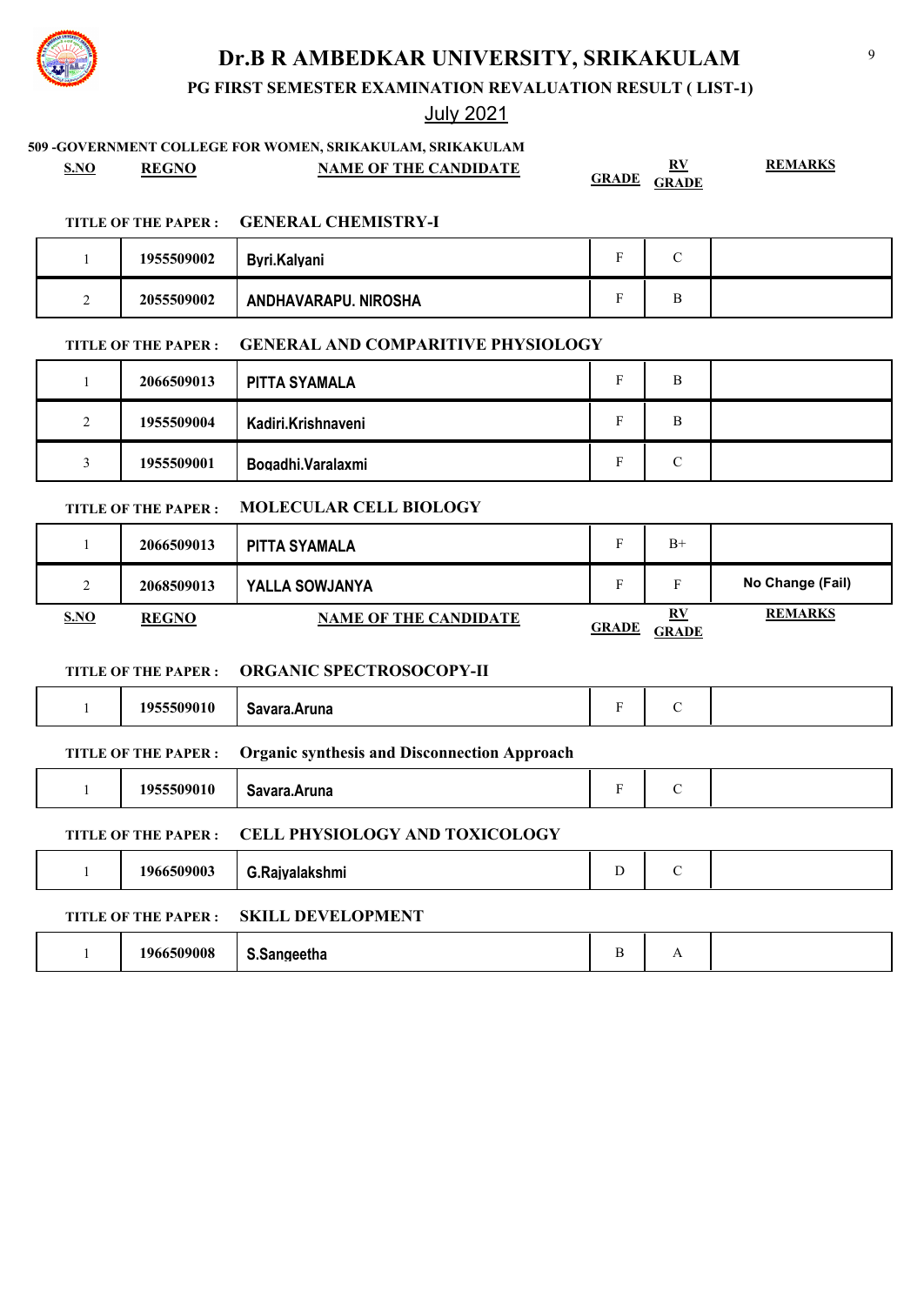**PG FIRST SEMESTER EXAMINATION REVALUATION RESULT ( LIST-1)**

## July 2021

# **511 -SUN DEGREE AND PG COLLEGE,SRIKAKULAM, SRIKAKULAM S.NO REGNO NAME OF THE CANDIDATE RV GRADE GRADE REMARKS TITLE OF THE PAPER : GENERAL CHEMISTRY-I** 1 **1955511031 | VEERAGATTAPU PAVANI THE REASE READING THE READING THE READING CHANGE (Fail) TITLE OF THE PAPER : ORGANIC CHEMISTRY-I** 1 **1955511031 | VEERAGATTAPU PAVANI THE REASE READING THE READING THE READING CHANGE (Fail)** 2 **1955511020 PAIDI VISHALAKSHI** F B 3 **1955511014 KUCHARLAPATI KAVYA** F C 4 **1955511029 SAKALABHAKTULA VAISHNAVI** F B 5 **2055511003 BARATAM MADHAVA RAO GUPTA** F F F No Change (Fail) 6 **2055511012 MEDURI V S KRISHNA PRASANTH KUMAR** F F F No Change (Fail) **S.NO REGNO NAME OF THE CANDIDATE RV GRADE GRADE REMARKS**

### **TITLE OF THE PAPER : Modern Synthetic Methodology in Organic Chemistry**

|   | 1955511014 | KUCHARLAPATI KAVYA         | E | г | No Change (Fail) |
|---|------------|----------------------------|---|---|------------------|
|   | 1955511031 | <b>VEERAGATTAPU PAVANI</b> |   |   | No Change (Fail) |
|   | 1955511020 | <b>PAIDI VISHALAKSHI</b>   |   | Е | No Change (Fail) |
| 4 | 1955511017 | <b>MOYYILA MANOJ KUMAR</b> |   | В |                  |

### **TITLE OF THE PAPER : ORGANIC SPECTROSOCOPY-II**

|  | 1955511031 | <b>VEERAGATTAPU PAVANI</b> |  |  | No Change (Fail) |
|--|------------|----------------------------|--|--|------------------|
|--|------------|----------------------------|--|--|------------------|

**TITLE OF THE PAPER : Organic synthesis and Disconnection Approach**

|   | 1955511014 | KUCHARLAPATI KAVYA         | F | No Change (Fail) |
|---|------------|----------------------------|---|------------------|
|   | 1955511031 | <b>VEERAGATTAPU PAVANI</b> | F | No Change (Fail) |
|   | 1955511020 | <b>PAIDI VISHALAKSHI</b>   | F | No Change (Fail) |
| 4 | 1955511017 | <b>MOYYILA MANOJ KUMAR</b> | F | No Change (Fail) |

### **TITLE OF THE PAPER : Chemistry of Natural products-II**

| 1955511031 | <b>VEERAGATTAPU PAVANI</b> |                          |              | No Change (Fail) |
|------------|----------------------------|--------------------------|--------------|------------------|
| 1955511020 | PAIDI VISHALAKSHI          | $\overline{\phantom{0}}$ | $\mathbf{r}$ | No Change (Fail) |



## 10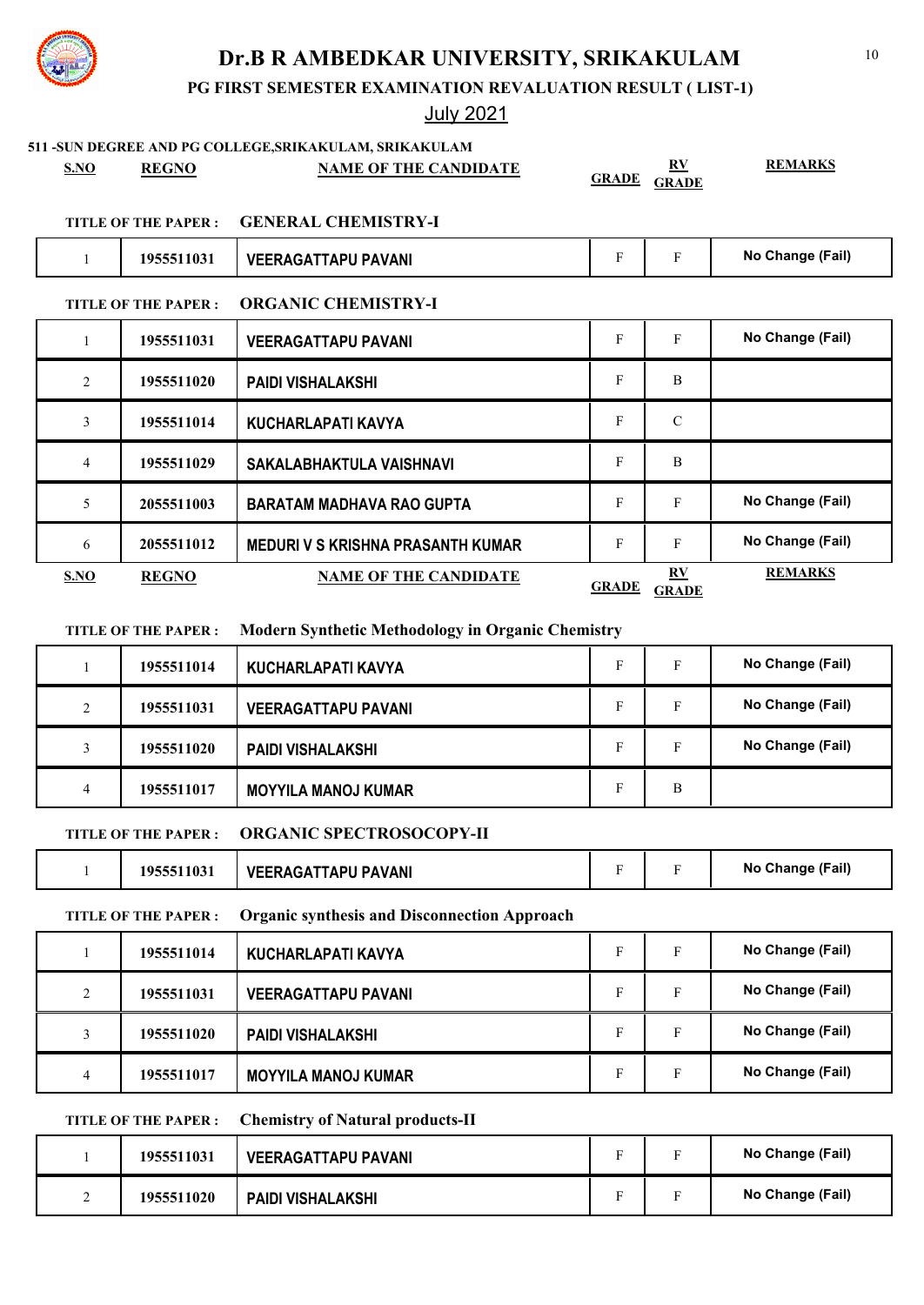

**PG FOURTH SEMESTER EXAMINATION REVALUATION RESULT ( LIST-1)**

July 2021

**511 -SUN DEGREE AND PG COLLEGE,SRIKAKULAM, SRIKAKULAM**

| S.NO | <b>REGNO</b> | <b>NAME OF THE CANDIDATE</b>                          | <b>GRADE</b> | RV<br><b>GRADE</b> | <b>REMARKS</b> |
|------|--------------|-------------------------------------------------------|--------------|--------------------|----------------|
|      |              | TITLE OF THE PAPER : Chemistry of Natural products-II |              |                    |                |
|      |              |                                                       |              |                    |                |

|  | 1955511005 | <b>BORA VASUDEVA RAO</b> |  |  | (Fail)<br>No Change |
|--|------------|--------------------------|--|--|---------------------|
|--|------------|--------------------------|--|--|---------------------|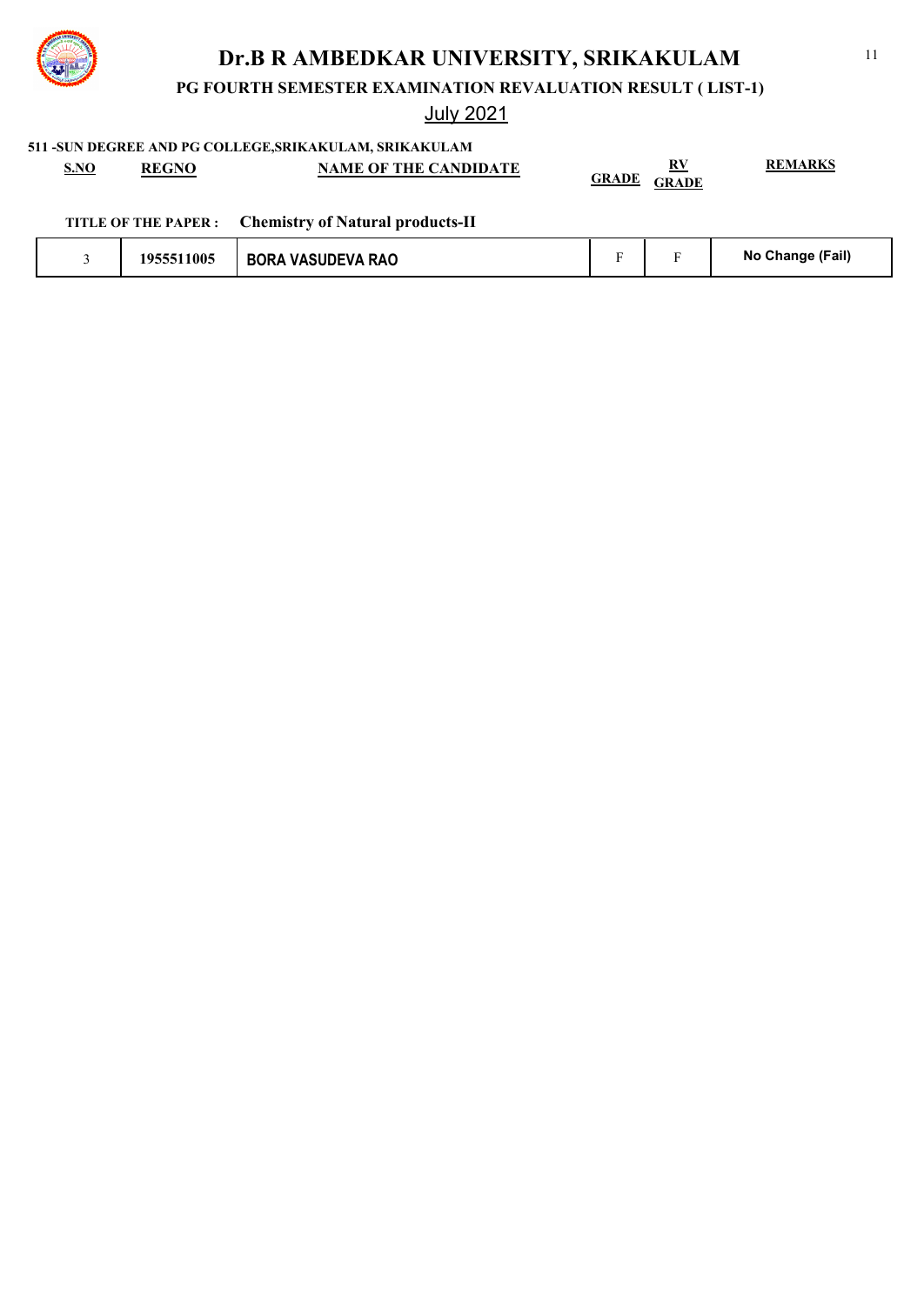**PG FIRST SEMESTER EXAMINATION REVALUATION RESULT ( LIST-1)**

|              |                            | 676 - MPR LAW COLLEGE SRIKAKULAM, SRIKAKULAM |                           |                                  |                  |
|--------------|----------------------------|----------------------------------------------|---------------------------|----------------------------------|------------------|
| S.NO         | <b>REGNO</b>               | <b>NAME OF THE CANDIDATE</b>                 | <b>GRADE</b>              | $\underline{RV}$<br><b>GRADE</b> | <b>REMARKS</b>   |
|              | <b>TITLE OF THE PAPER:</b> | <b>LAW OF CONTRACT</b>                       |                           |                                  |                  |
| $\mathbf{1}$ | 2003676026                 | <b>IDDI PAPAYYA</b>                          | $\boldsymbol{\mathrm{F}}$ | $\mathbf{F}$                     | No Change (Fail) |
| 2            | 2003676051                 | PADI NARAN NAIDU                             | F                         | $\mathbf C$                      |                  |
|              | <b>TITLE OF THE PAPER:</b> | <b>CONSTITUTIONAL LAW-I</b>                  |                           |                                  |                  |
| $\mathbf{1}$ | 2003676010                 | <b>BODDEPALLI RAVIKUMAR</b>                  | $\mathbf{F}$              | $\mathbf{F}$                     | No Change (Fail) |
| 2            | 2013676007                 | <b>CHUKKA RAMULU</b>                         | F                         | $\mathbf F$                      | No Change (Fail) |
|              | <b>TITLE OF THE PAPER:</b> | <b>LAW OF TORTS</b>                          |                           |                                  |                  |
| 1            | 2003676010                 | <b>BODDEPALLI RAVIKUMAR</b>                  | $\mathbf F$               | $\mathbf{F}$                     | No Change (Fail) |
| 2            | 2003676044                 | <b>NAGESWARARAO BAGATHI</b>                  | F                         | $\mathbf C$                      |                  |
|              | <b>TITLE OF THE PAPER:</b> | <b>LAW OF CRIMES-I (IPC)</b>                 |                           |                                  |                  |
| 1            | 2003676004                 | <b>ANTONY FRANCISFELIX C</b>                 | F                         | $\mathbf F$                      | No Change (Fail) |
| 2            | 2003676006                 | <b>BARATAM DRUVA KUMAR</b>                   | $\boldsymbol{\mathrm{F}}$ | $\mathbf F$                      | No Change (Fail) |
| 3            | 2003676010                 | <b>BODDEPALLI RAVIKUMAR</b>                  | F                         | F                                | No Change (Fail) |
| 4            | 2003676011                 | <b>BODDEPALLI SRINIVASARAO</b>               | F                         | $\mathbf F$                      | No Change (Fail) |
| 5            | 2003676021                 | <b>DANDASI RAMBABU</b>                       | F                         | $\mathbf F$                      | No Change (Fail) |
| 6            | 2003676022                 | DHANALAKSHMI A                               | F                         | $\mathbf{F}$                     | No Change (Fail) |
| 7            | 2003676023                 | <b>G ELANGOVAN</b>                           | F                         | $\mathbf F$                      | No Change (Fail) |
| 8            | 2003676026                 | <b>IDDI PAPAYYA</b>                          | $\mathbf{F}$              | $\mathbf{F}$                     | No Change (Fail) |
| 9            | 2003676027                 | <b>JAGANMOHANA RAO PATNI</b>                 | F                         | D                                |                  |
| 10           | 2003676033                 | <b>KANDI RAMUNAIDU</b>                       | $\boldsymbol{\mathrm{F}}$ | D                                |                  |
| 11           | 2003676035                 | <b>KOLLI SUNITHA</b>                         | F                         | D                                |                  |
| 12           | 2003676037                 | <b>MADHAVI PAMIREDDY</b>                     | F                         | D                                |                  |
| 13           | 2003676076                 | <b>TOMPA SANTOSH</b>                         | $\boldsymbol{\mathrm{F}}$ | $\mathbf{F}$                     | No Change (Fail) |
| S.NO         | <b>REGNO</b>               | <b>NAME OF THE CANDIDATE</b>                 | <b>GRADE</b>              | $\underline{RV}$<br><b>GRADE</b> | <b>REMARKS</b>   |

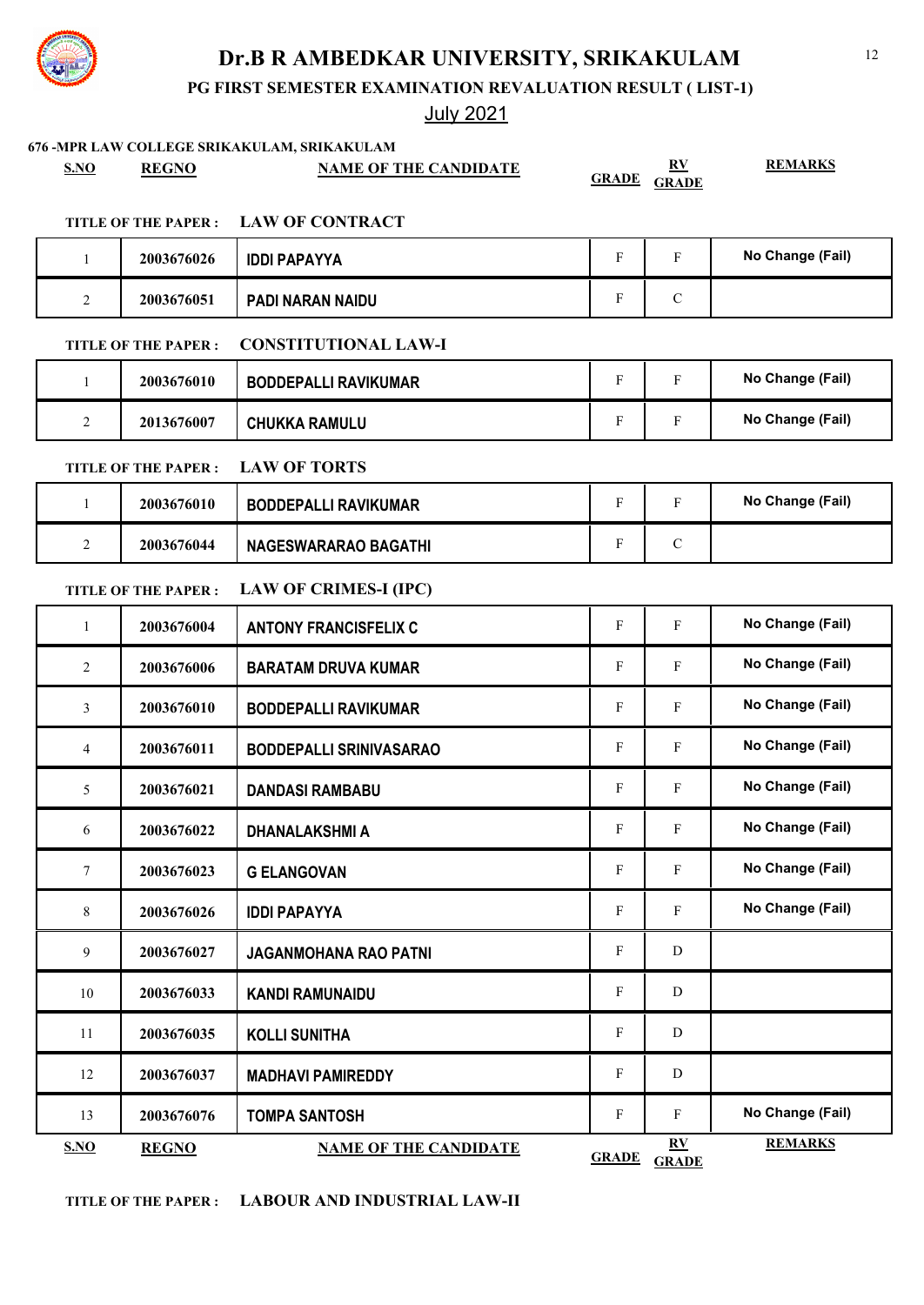**PG FOURTH SEMESTER EXAMINATION REVALUATION RESULT ( LIST-1)**

## July 2021

**676 -MPR LAW COLLEGE SRIKAKULAM, SRIKAKULAM**

|      | <u>iv mi klan collede skikakolaini skikkukola</u> |                              |                          |                |
|------|---------------------------------------------------|------------------------------|--------------------------|----------------|
| S.NO | <b>REGNO</b>                                      | <b>NAME OF THE CANDIDATE</b> | RV<br><b>GRADE GRADE</b> | <b>REMARKS</b> |
|      |                                                   |                              |                          |                |

### **TITLE OF THE PAPER : LABOUR AND INDUSTRIAL LAW-II**

|                    | 1903676009 | <b>C SPURGEON RAJAN ROY</b>          |   | $\sqrt{ }$<br>◡ |                  |
|--------------------|------------|--------------------------------------|---|-----------------|------------------|
| $\mathcal{D}$<br>∠ | 1913676001 | <b>ANBURAJAN P</b>                   | F | Е               | No Change (Fail) |
|                    | 1913676022 | <b>MYLAPALLI SHANKR BHAGAWAN DAS</b> |   | Е               | No Change (Fail) |
| 0.010101001        |            |                                      |   |                 |                  |

### **TITLE OF THE PAPER : SOCIOLOGY-II**

|  | 1913676009 | <b>DAVID CHELLIAH S</b> |  |  | No Change (Fail) |
|--|------------|-------------------------|--|--|------------------|
|--|------------|-------------------------|--|--|------------------|

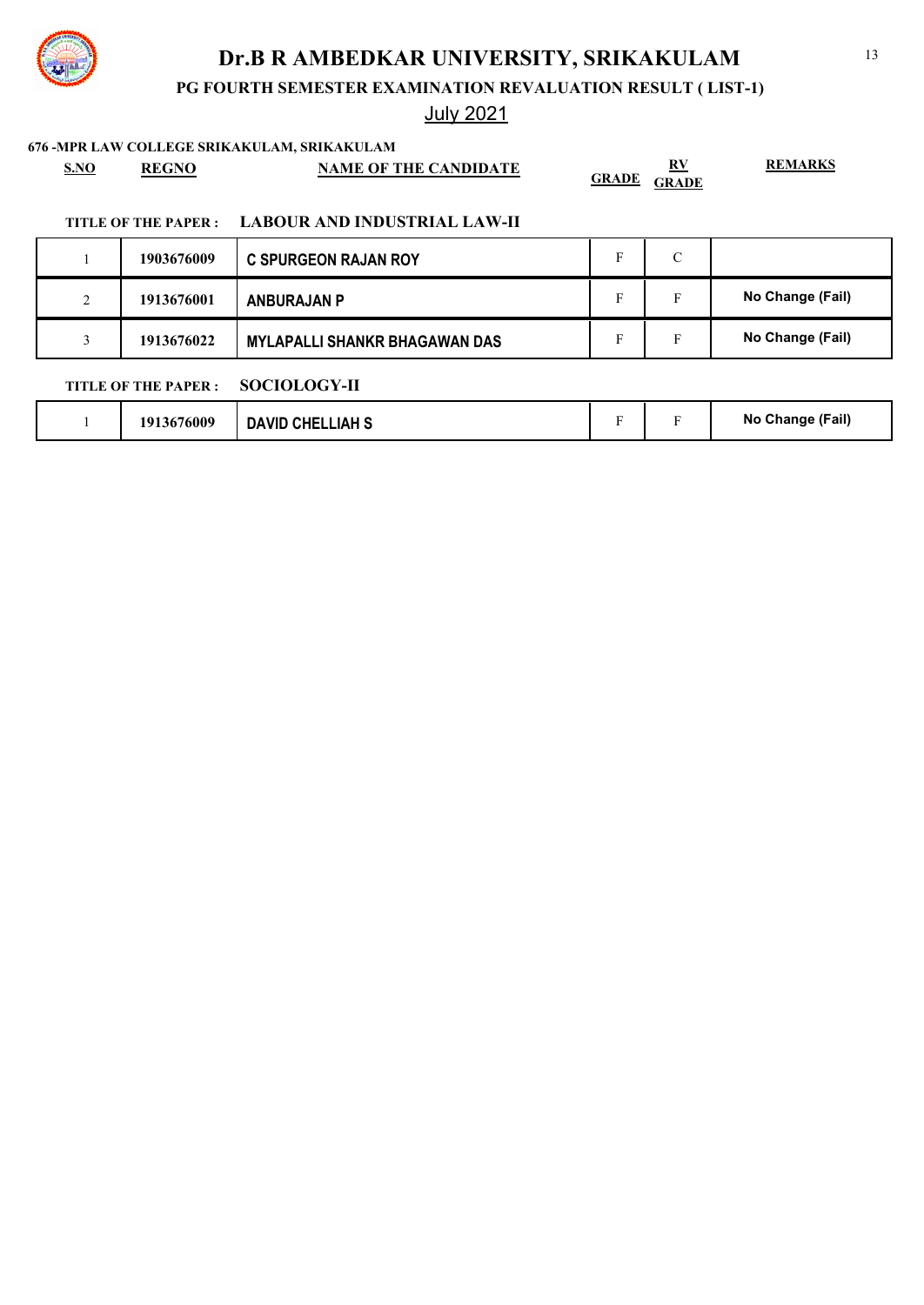

**PG FIRST SEMESTER EXAMINATION REVALUATION RESULT ( LIST-1)**

## July 2021

**751 -RANGUMUDRI M.Ed COLLEGE, IRUVADA, IRUVADA**

| S.NO | <b>REGNO</b> | <b>NAME OF THE CANDIDATE</b> | <u>RV</u>             | <b>REMARKS</b> |
|------|--------------|------------------------------|-----------------------|----------------|
|      |              |                              | GRADE<br><b>GRADE</b> |                |

### **TITLE OF THE PAPER : INTRODUCTION TO EDUCATION STUDIES**

|  | 2011751015 | LAKSHMI MARRAPU<br><b>VIJAYAL</b> |  |  |  |
|--|------------|-----------------------------------|--|--|--|
|--|------------|-----------------------------------|--|--|--|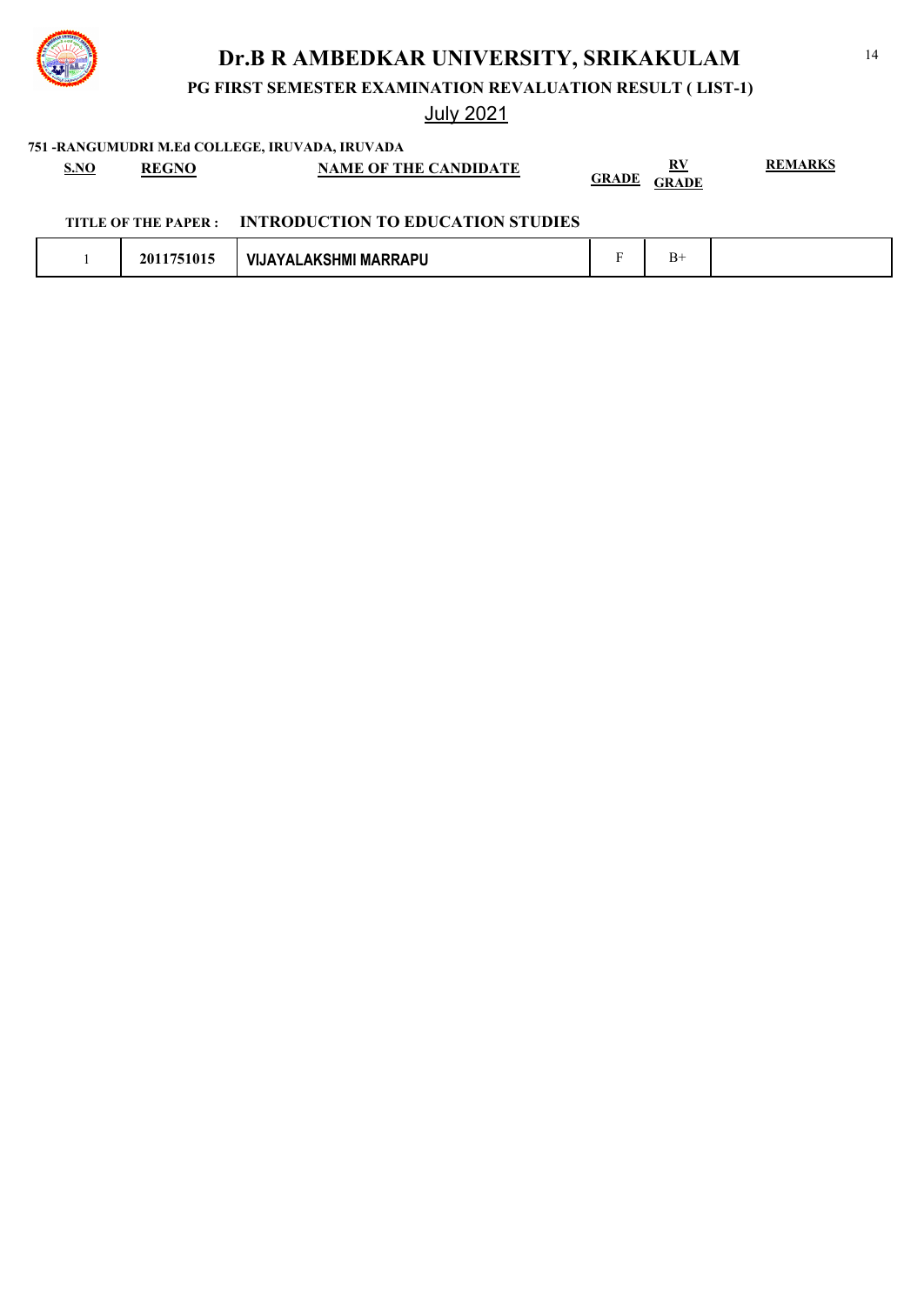**PG FIRST SEMESTER EXAMINATION REVALUATION RESULT ( LIST-1)**

|                |                            | 902 -DR B R AMBEDKAR UNIVERSITY COLLEGE, SRIKAKULAM |               |                    |                  |
|----------------|----------------------------|-----------------------------------------------------|---------------|--------------------|------------------|
| <b>S.NO</b>    | <b>REGNO</b>               | <b>NAME OF THE CANDIDATE</b>                        | <b>GRADE</b>  | RV<br><b>GRADE</b> | <b>REMARKS</b>   |
|                |                            |                                                     |               |                    |                  |
|                | <b>TITLE OF THE PAPER:</b> | <b>LAW OF CONTRACT</b>                              |               |                    |                  |
| $\mathbf{1}$   | 2003902069                 | Vaska Gowtham Raiu                                  | $\mathbf F$   | $\mathbf F$        | No Change (Fail) |
| 2              | 2003902070                 | Vavilapalli Chakradhararao                          | ${\bf F}$     | $\mathbf F$        | No Change (Fail) |
| 3              | 2003902016                 | Dubbaku Venkateswarlu                               | F             | $\mathbf{F}$       | No Change (Fail) |
|                | TITLE OF THE PAPER :       | <b>LAW OF CRIMES-I (IPC)</b>                        |               |                    |                  |
| 1              | 2003902027                 | Kaddala Svamsundararao                              | ${\rm F}$     | $\mathbf C$        |                  |
| $\overline{2}$ | 2003902002                 | Akkana Balagurayaiah                                | $\mathcal{C}$ | $\mathbf C$        | No Change        |
| $\mathfrak{Z}$ | 2003902022                 | Gundrapu Galeswararao                               | F             | $\mathcal{C}$      |                  |
| $\overline{4}$ | 2003902016                 | Dubbaku Venkateswarlu                               | F             | F                  | No Change (Fail) |
|                | <b>TITLE OF THE PAPER:</b> | <b>FAMILY LAW-I</b>                                 |               |                    |                  |
| 1              | 2003902002                 | Akkana Balagurayaiah                                | $B+$          | $B+$               | No Change        |
| S.NO           | <b>REGNO</b>               | <b>NAME OF THE CANDIDATE</b>                        | <b>GRADE</b>  | RV<br><b>GRADE</b> | <b>REMARKS</b>   |
|                | <b>TITLE OF THE PAPER:</b> | <b>LABOUR AND INDUSTRIAL LAW-II</b>                 |               |                    |                  |
| $\mathbf{1}$   | 1603902008                 | <b>GURRAM VIJAYA BABU</b>                           | $\mathbf F$   | $\mathbf F$        | No Change (Fail) |
|                | <b>TITLE OF THE PAPER:</b> | PRINCIPLES OF TAXATION LAW                          |               |                    |                  |
| $\mathbf{1}$   | 1903902034                 | <b>PALAM NASARAIAH</b>                              | D             | D                  | No Change        |
|                | TITLE OF THE PAPER :       | <b>INTELLECTUAL PROPERTY RIGHTS LITIGATION</b>      |               |                    |                  |
| 1              | 1903902034                 | <b>PALAM NASARAIAH</b>                              | D             | D                  | No Change        |

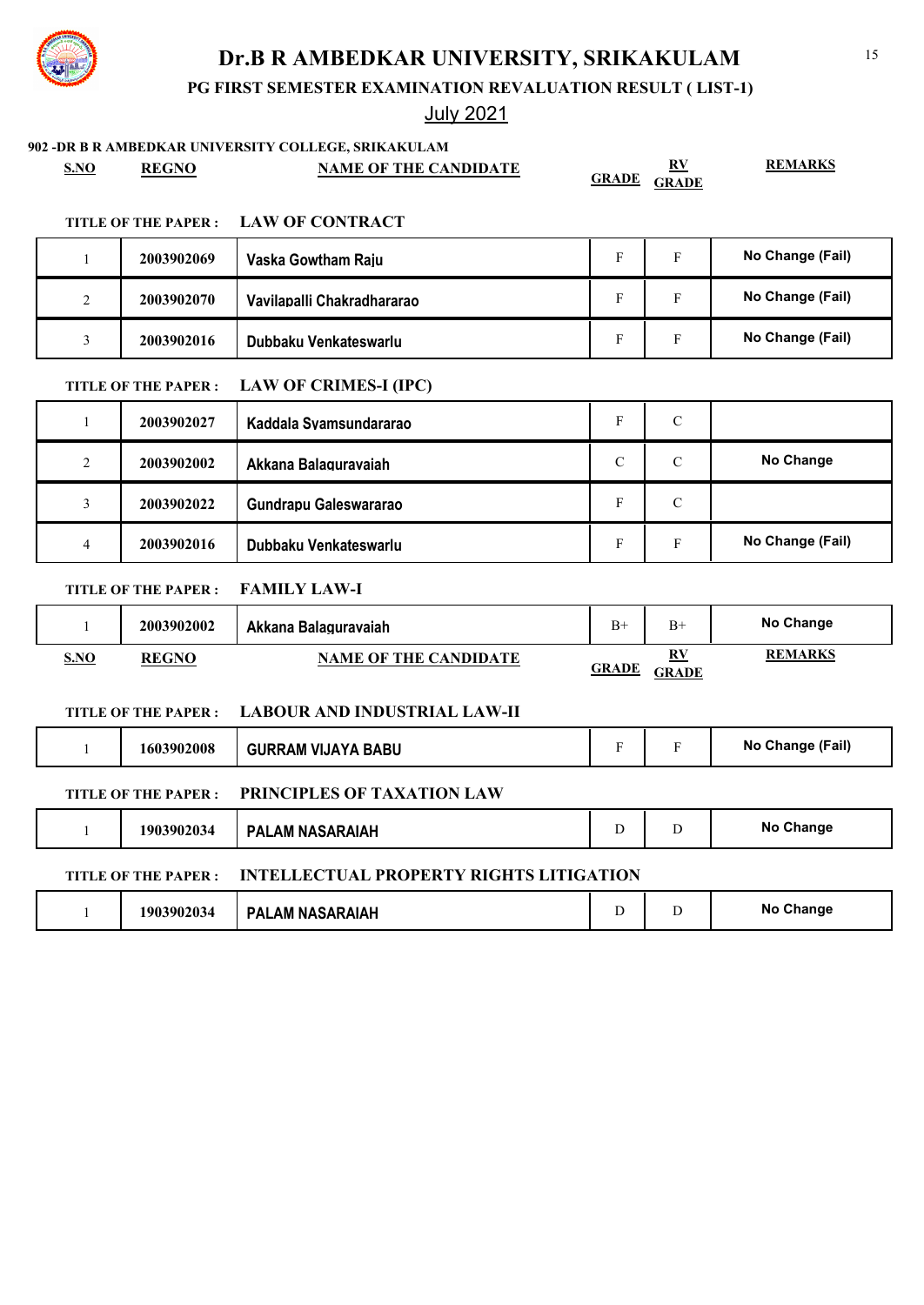**PG FIRST SEMESTER EXAMINATION REVALUATION RESULT ( LIST-1)**

## July 2021

3 **2006905004 DUVVARAPU VYKUNTA F F No Change (Fail)** 

# **905 -DR B R AMBEDKAR UNIVERSITY COLLEGE, SRIKAKULAM S.NO REGNO NAME OF THE CANDIDATE RV GRADE GRADE REMARKS TITLE OF THE PAPER : SOCIAL CHANGE AND RURAL DEVELOPMENT** 1 **1906905022 PEDADA RAJA RAO** F C **TITLE OF THE PAPER : STATISTICAL METHODS & COMPUTER APPL. FOR RURAL DEV.** 1 **2006905028** SAISREE PALLA **F** F No Change (Fail) 2 **2006905015 NAGAMANI BALAGA** N **F F No Change (Fail)**

### 16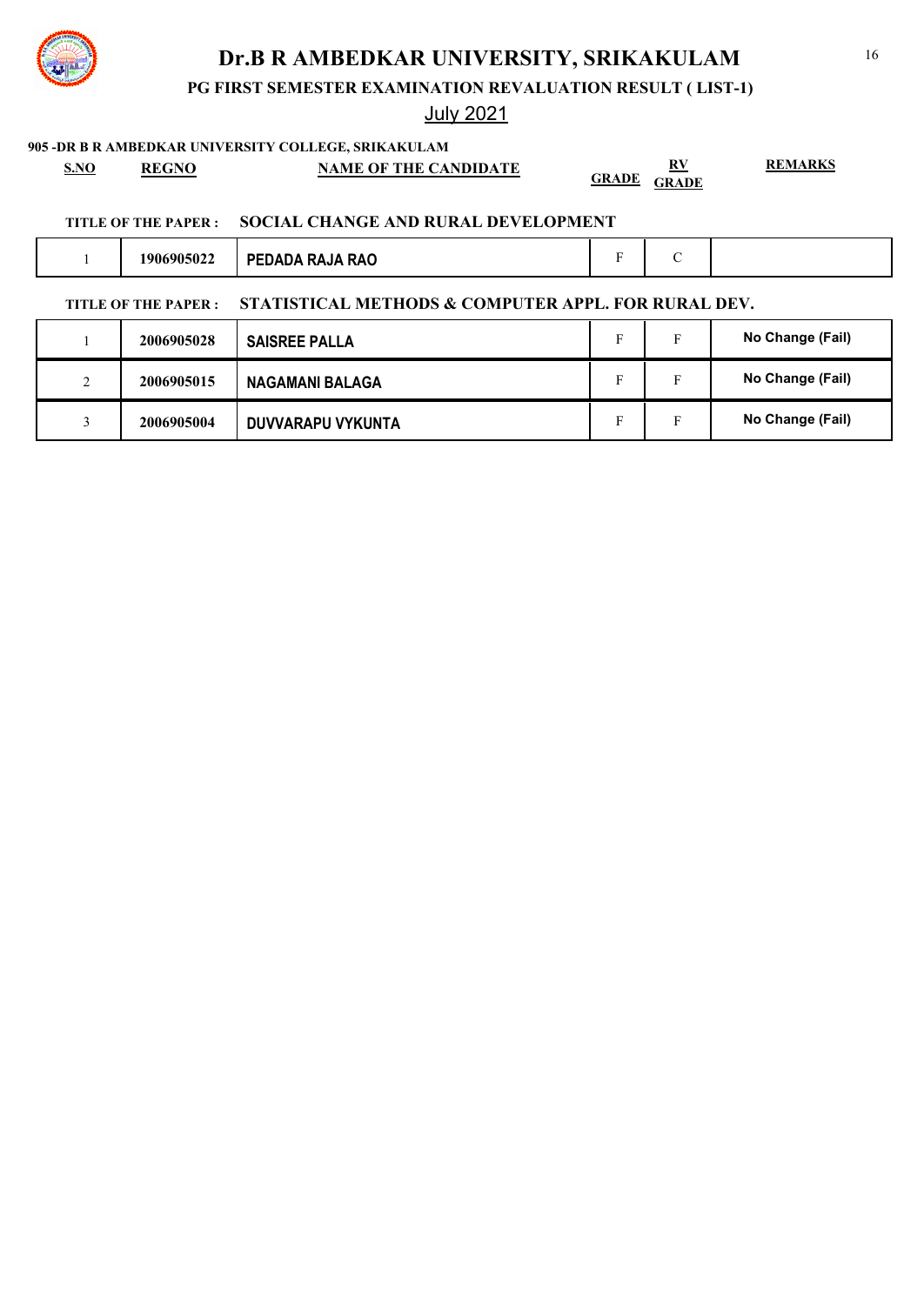

## July 2021

### **907 -DR B R AMBEDKAR UNIVERSITY COLLEGE, SRIKAKULAM**

**TITLE OF THE PAPER : MANAGERIAL ECONOMICS**

| <b>S.NO</b>    | <b>REGNO</b>         | <b>NAME OF THE CANDIDATE</b>     | GRADE | $\mathbf{R}\mathbf{V}$<br><b>GRADE</b> | <b>REMARKS</b>   |
|----------------|----------------------|----------------------------------|-------|----------------------------------------|------------------|
|                | TITLE OF THE PAPER : | PERSPECTIVES OF MANAGEMENT       |       |                                        |                  |
|                | 2009907015           | <b>MALIPEDDI YEDUKONDALU</b>     | F     | $\mathcal{C}$                          |                  |
| $\overline{2}$ | 2009907034           | <b>SOPETI ANILKUMAR</b>          | F     | F                                      | No Change (Fail) |
|                | TITLE OF THE PAPER : | <b>ACCOUNTING FOR MANAGEMENT</b> |       |                                        |                  |
|                | 2009907007           | <b>DUNDU HARIKA</b>              | F     | F                                      | No Change (Fail) |
| 2              | 2009907015           | <b>MALIPEDDI YEDUKONDALU</b>     | F     | D                                      |                  |

4 **2009907034 SOPETI ANILKUMAR F** F **No Change (Fail)** 

3 **2009907029 REVALLA APARNA** F B

1 **2009907015 MALIPEDDI YEDUKONDALU** F B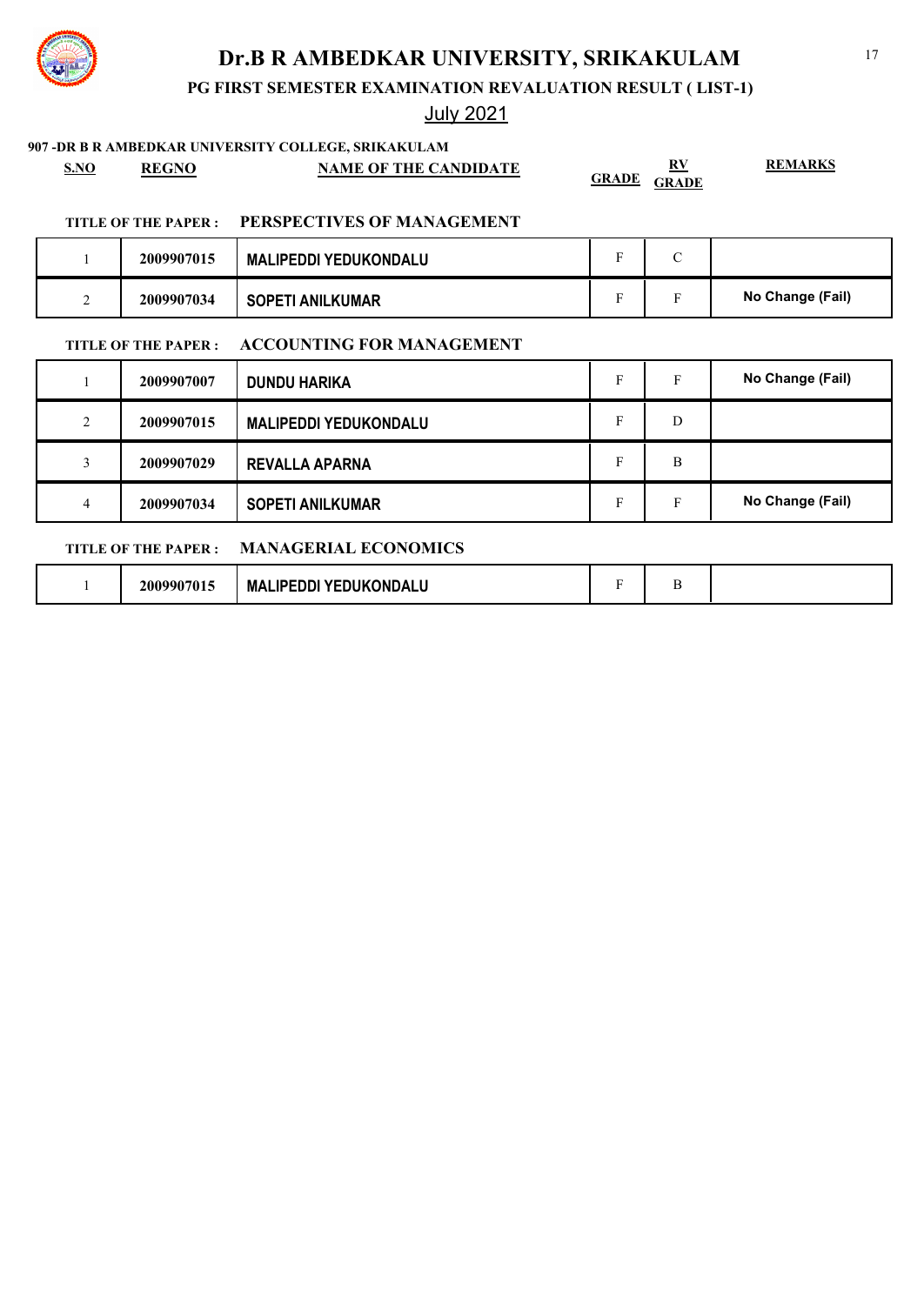**PG FIRST SEMESTER EXAMINATION REVALUATION RESULT ( LIST-1)**

## July 2021

**908 -DR B R AMBEDKAR UNIVERSITY COLLEGE, SRIKAKULAM**

**S.NO REGNO NAME OF THE CANDIDATE RV** 

**GRADE GRADE**

**REMARKS**

### **TITLE OF THE PAPER : MANAGEMENT THEORY AND PRACTICE**

|   | 2010908008 | <b>CHANDAKA SRINIVASA RAO</b> |   | No Change (Fail) |
|---|------------|-------------------------------|---|------------------|
| ∸ | 2010908001 | <b>BANALA SURESH</b>          | ◡ |                  |

### **TITLE OF THE PAPER : INDIAN BUSINESS ENVIRONMENT**

| 2010908008 | <b>CHANDAKA SRINIVASA RAO</b> | - |  | No Change (Fail) |
|------------|-------------------------------|---|--|------------------|
|------------|-------------------------------|---|--|------------------|

### **TITLE OF THE PAPER : ADVANCED MANAGEMENT ACCOUNTING**

|          | 2010908024 | PILLALA PAPA RAO              | п | D |                  |
|----------|------------|-------------------------------|---|---|------------------|
| $\gamma$ | 2010908008 | <b>CHANDAKA SRINIVASA RAO</b> |   | F | No Change (Fail) |
|          | 2010908001 | <b>BANALA SURESH</b>          | Р | D |                  |

### **TITLE OF THE PAPER : BUSINESS ECONOMICS**

| 0908008<br>20 | <b>SA RAO</b><br>N∆K∆<br><b>SRINIVASA</b><br><b>CHAND</b> |  | (Fail)<br>Nc<br>.nande |
|---------------|-----------------------------------------------------------|--|------------------------|
|               |                                                           |  |                        |

### **TITLE OF THE PAPER : SOFTSKILLS- I (BUSINESS & SPOKEN ENGLISH )**

|     | 2010908008   | CHANDAKA SRINIVASA RAO       |              |             | No Change (Fail) |
|-----|--------------|------------------------------|--------------|-------------|------------------|
| SNO | <b>REGNO</b> | <b>NAME OF THE CANDIDATE</b> | <b>GRADE</b> | R١<br>GRADE | <b>REMARKS</b>   |

### **TITLE OF THE PAPER : COMPUTER APPLICATIONS IN ACCOUNTING (TALLY)**

|                    | 1910908003 | <b>BATTU SUKANYA</b>   | D |                  |
|--------------------|------------|------------------------|---|------------------|
| $\mathcal{D}$<br>∠ | 1910908038 | <b>SUNDI MADHAVI</b>   | Е | No Change (Fail) |
|                    | 1910908041 | <b>TALADA AKANKSHA</b> |   | No Change (Fail) |

### **TITLE OF THE PAPER : STATEGIC COST MANAGEMENT**

|  | 1910908014 | GURUGUBELLI NARSINGARAO |  |  | No Change |
|--|------------|-------------------------|--|--|-----------|
|--|------------|-------------------------|--|--|-----------|

### **TITLE OF THE PAPER : TAX PLANNING & MANAGEMENT (TAXATION)**

|   | 1910908046 | SABBA VENKATA RAMANA   | $B+$ |                  |
|---|------------|------------------------|------|------------------|
| - | 1910908041 | <b>TALADA AKANKSHA</b> |      | No Change (Fail) |

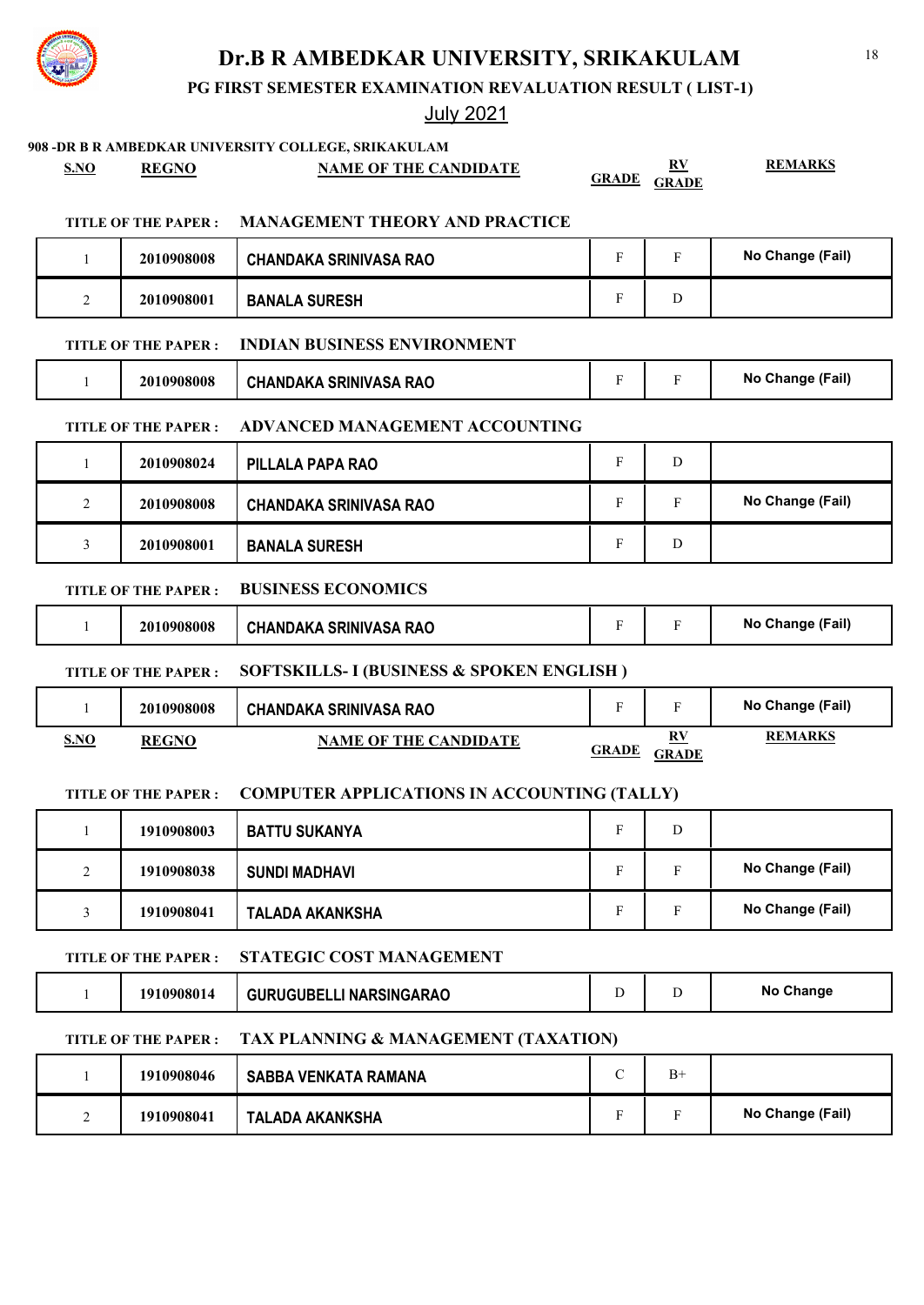**PG FIRST SEMESTER EXAMINATION REVALUATION RESULT ( LIST-1)**

|  |  | 910 -DR B R AMBEDKAR UNIVERSITY COLLEGE, SRIKAKULAM |
|--|--|-----------------------------------------------------|
|  |  |                                                     |

| S.NO | <b>REGNO</b>         | <b>NAME OF THE CANDIDATE</b>                                    | <b>GRADE</b> | $\mathbf{R} \mathbf{V}$<br><b>GRADE</b> | <b>REMARKS</b> |
|------|----------------------|-----------------------------------------------------------------|--------------|-----------------------------------------|----------------|
|      | TITLE OF THE PAPER : | INFORMATION COMMUNICATION AND SOCIETY                           |              |                                         |                |
|      | 2012910027           | PATNANA APPALA RAJU                                             | F            | $\mathcal{C}$                           |                |
|      | TITLE OF THE PAPER : | <b>INFORMATION STORAGE &amp; RETRIEVAL (CATALOGUING THEORY)</b> |              |                                         |                |
|      | 2012910035           | <b>SURAPU HANUMANTHU RAO</b>                                    | Е            | $B+$                                    |                |
|      |                      |                                                                 |              |                                         |                |

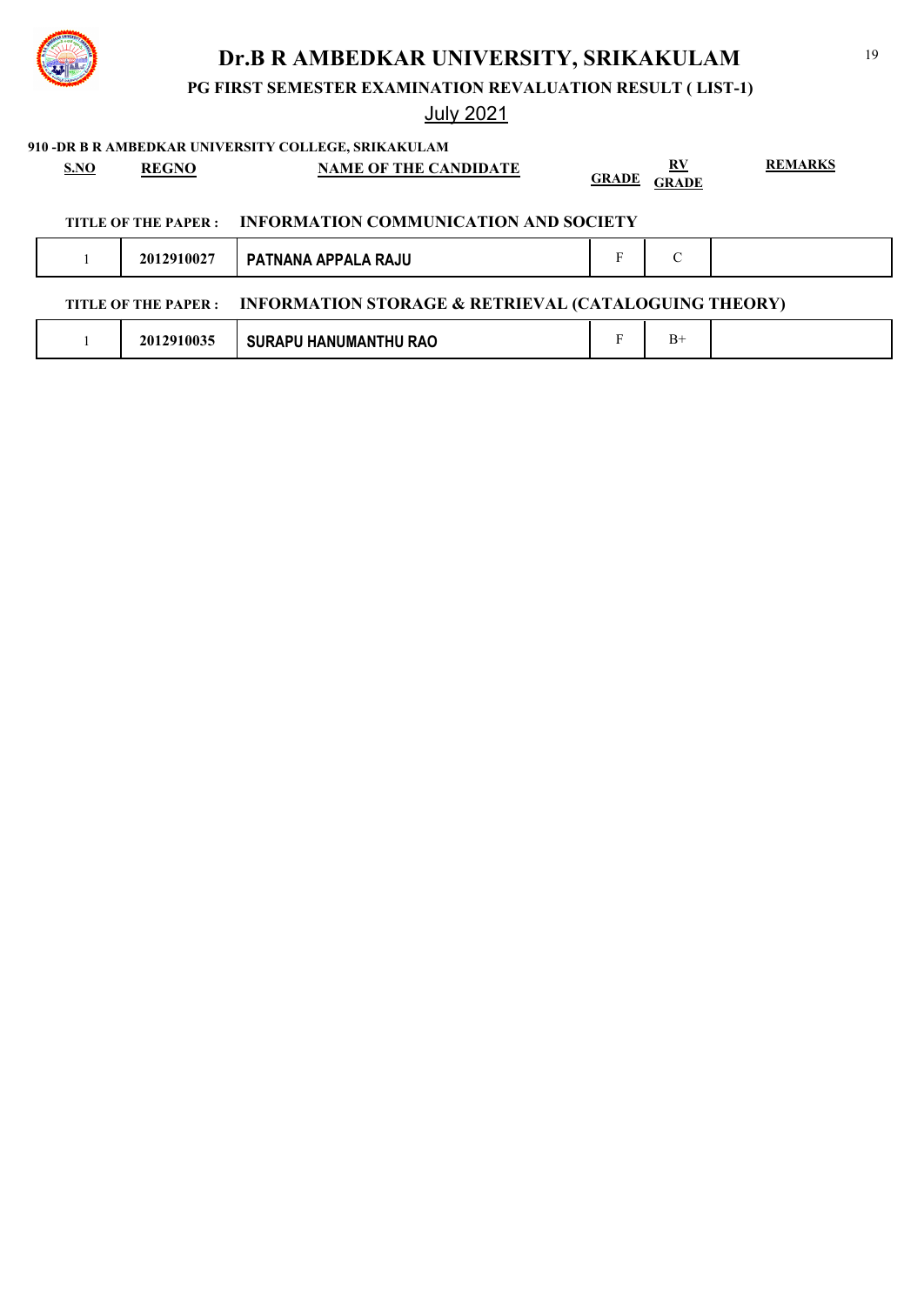**PG FIRST SEMESTER EXAMINATION REVALUATION RESULT ( LIST-1)**

## July 2021

**912 -DR B R AMBEDKAR UNIVERSITY COLLEGE, SRIKAKULAM**

| <b>S.NO</b> | <b>REGNO</b>               | <b>NAME OF THE CANDIDATE</b>           | <b>GRADE</b> | <u>RV</u><br><b>GRADE</b> | <b>REMARKS</b>   |
|-------------|----------------------------|----------------------------------------|--------------|---------------------------|------------------|
|             | TITLE OF THE PAPER :       | LAW AND SOCIAL TRANSFORMATION IN INDIA |              |                           |                  |
|             | 2014912026                 | Sura Venugopalarao                     | F            | F                         | No Change (Fail) |
|             | <b>TITLE OF THE PAPER:</b> | (E) CORPORATE FINANCE                  |              |                           |                  |
|             | 2014912032                 | Yenugula Ramadevi                      | F            | F                         | No Change (Fail) |
|             |                            |                                        |              |                           |                  |

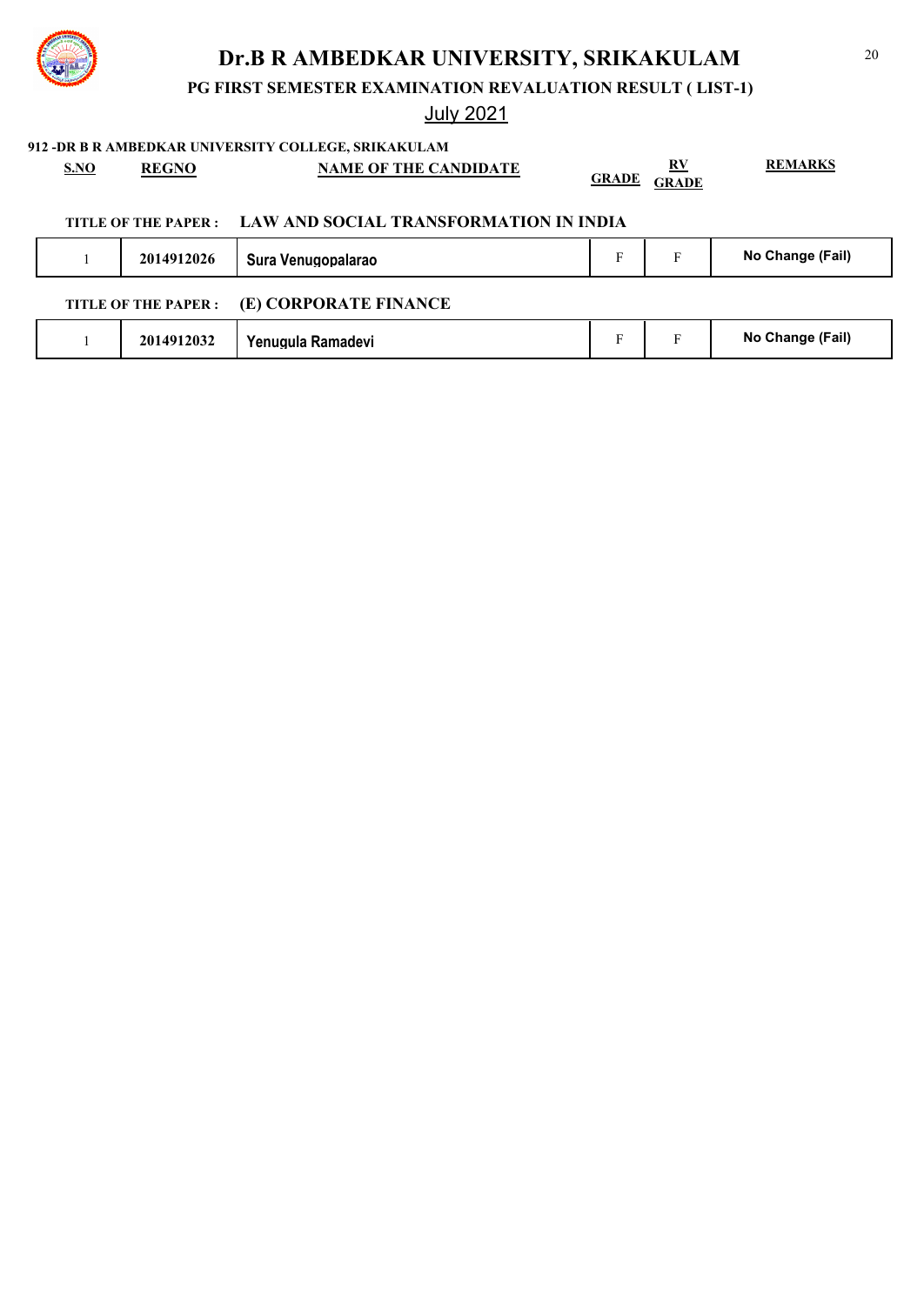**PG FIRST SEMESTER EXAMINATION REVALUATION RESULT ( LIST-1)**

## July 2021

**926 -DR B R AMBEDKAR UNIVERSITY COLLEGE, SRIKAKULAM**

| SNO | <b>REGNO</b> | <b>NAME OF THE CANDIDATE</b> | $\cap$ in $\cap$ |  |
|-----|--------------|------------------------------|------------------|--|
|     |              |                              |                  |  |

**GRADE GRADE**

**REMARKS**

### **TITLE OF THE PAPER : DATA STRUCTURES AND ALGORITHMS**

| 2051926007 | <b>GADDAM SIVAKRISHNA</b> |  |
|------------|---------------------------|--|

### **TITLE OF THE PAPER : PROBABILITY, STATISTICS & QUEUING THEORY**

| $\mathbf{I}$   | 2051926001 | <b>AMMALA THOJAKSHINI</b>          | F | $\mathbf{F}$ | No Change (Fail) |
|----------------|------------|------------------------------------|---|--------------|------------------|
| 2              | 2051926005 | <b>CHENNUPALLI SRINIVASA KUMAR</b> | F | F            | No Change (Fail) |
| 3              | 2051926009 | <b>GUMMADI RAMESH</b>              | F | F            | No Change (Fail) |
| $\overline{4}$ | 2051926011 | <b>JAMMALA VAMSI</b>               | F | B            |                  |
| 5              | 2051926025 | <b>PUNNANA ANUSHA</b>              | F | B            |                  |
| 6              | 2051926002 | ARUMULLA KRANTHI KUMAR             | F | $\mathbf{F}$ | No Change (Fail) |
| 7              | 2051926003 | <b>ATCHUKOLA NARESH</b>            | F | F            | No Change (Fail) |

### **TITLE OF THE PAPER : COMPUTER ORGANIZATION**

| 1              | 2051926001 | <b>AMMALA THOJAKSHINI</b>          | $\mathbf{F}$ | F | No Change (Fail) |
|----------------|------------|------------------------------------|--------------|---|------------------|
| 2              | 2051926005 | <b>CHENNUPALLI SRINIVASA KUMAR</b> | F            | F | No Change (Fail) |
| 3              | 2051926009 | <b>GUMMADI RAMESH</b>              | $\mathbf{F}$ | F | No Change (Fail) |
| $\overline{4}$ | 2051926010 | HANUMANTHU LAVANYA                 | F            | B |                  |
| 5              | 2051926025 | <b>PUNNANA ANUSHA</b>              | F            | F | No Change (Fail) |
| 6              | 2051926007 | <b>GADDAM SIVAKRISHNA</b>          | F            | F | No Change (Fail) |
| 7              | 2051926018 | <b>MANKINA VIJAYA PRATAP KUMAR</b> | F            | F | No Change (Fail) |
| 8              | 2051926030 | <b>SUNKARA UDAY KUMAR</b>          | F            | F | No Change (Fail) |
| 9              | 2051926033 | <b>VEMURI JOHN</b>                 | F            | F | No Change (Fail) |

### **TITLE OF THE PAPER : OBJECT ORIENTED PROGRAMMING WITH JAVA**

| .6009 | <b>AMESH</b><br>≀∆м⊢<br>3 I IMMAI 11. | $\overline{\phantom{0}}$ | (Fail)<br><b>NO</b> |
|-------|---------------------------------------|--------------------------|---------------------|
|       |                                       |                          |                     |

## **TITLE OF THE PAPER : OPERATING SYSTEMS**

| 2051926001 | <b>AMMALA THOJAKSHINI</b> | $\blacksquare$ |   | No Change (Fail) |
|------------|---------------------------|----------------|---|------------------|
| 2051926007 | <b>GADDAM SIVAKRISHNA</b> | $\blacksquare$ | ь |                  |

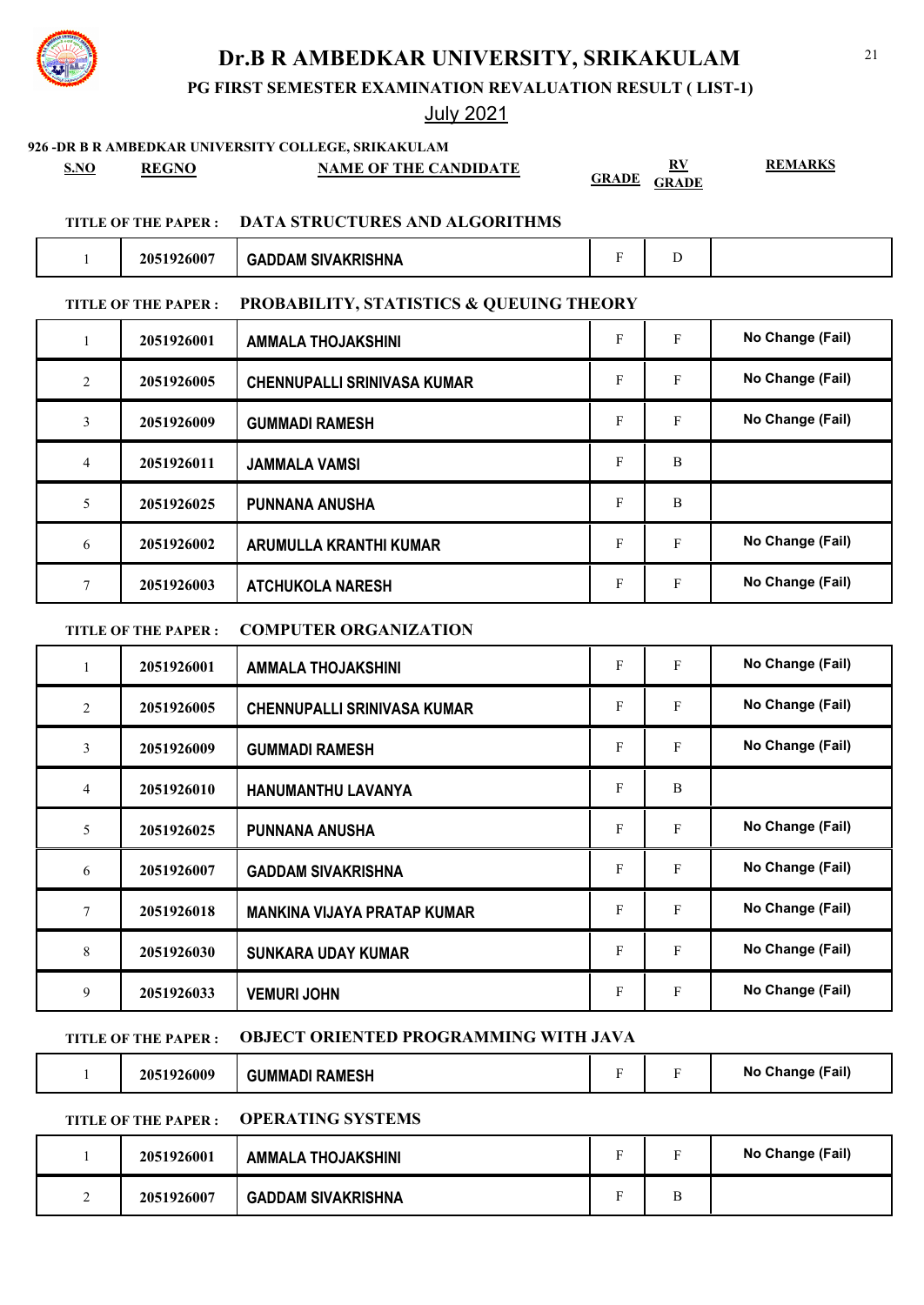**PG FIRST SEMESTER EXAMINATION REVALUATION RESULT ( LIST-1)**

## July 2021

## **927 -DR B R AMBEDKAR UNIVERSITY COLLEGE, SRIKAKULAM**

| S.NO           | <b>REGNO</b>               | <b>NAME OF THE CANDIDATE</b>                   | <b>GRADE</b>  | $\mathbf{R} \mathbf{V}$<br><b>GRADE</b> | <b>REMARKS</b>   |
|----------------|----------------------------|------------------------------------------------|---------------|-----------------------------------------|------------------|
|                | <b>TITLE OF THE PAPER:</b> | <b>CELL BIOLOGY</b>                            |               |                                         |                  |
| $\mathbf{1}$   | 2053927014                 | <b>KURAMANA RITHIKA</b>                        | $\mathcal{C}$ | $B+$                                    |                  |
| 2              | 2053927015                 | <b>LANKA GOVINDA RAO</b>                       | F             | $B+$                                    |                  |
| 3              | 2053927013                 | <b>KUPPILI NIHARIKA</b>                        | F             | $B+$                                    |                  |
| $\overline{4}$ | 2053927008                 | <b>GIRIJALA PRAVILLAKA</b>                     | $\mathbf F$   | $B+$                                    |                  |
| 5              | 2053927004                 | <b>BOCHA RAMBABU</b>                           | F             | B                                       |                  |
|                | <b>TITLE OF THE PAPER:</b> | <b>BIOMOLECULES</b>                            |               |                                         |                  |
| 1              | 2053927011                 | <b>KALLEPALLI ARUNA KUMARI</b>                 | $\mathbf F$   | $\mathcal{C}$                           |                  |
| 2              | 2053927004                 | <b>BOCHA RAMBABU</b>                           | F             | $\mathcal{C}$                           |                  |
|                | <b>TITLE OF THE PAPER:</b> | MICROBIAL PHYSIOLOGY AND GENETICS              |               |                                         |                  |
| $\mathbf{1}$   | 2053927009                 | <b>INTI KEERTHI</b>                            | $\mathsf{C}$  | A                                       |                  |
| 2              | 2053927004                 | <b>BOCHA RAMBABU</b>                           | F             | B                                       |                  |
|                | <b>TITLE OF THE PAPER:</b> | ANALYTICAL TOOLS & TECHNIQUES IN BIOTECHNOLOGY |               |                                         |                  |
| $\mathbf{1}$   | 2053927013                 | <b>KUPPILI NIHARIKA</b>                        | $\mathbf F$   | $\mathbf{F}$                            | No Change (Fail) |
| 2              | 2053927010                 | JARUGULLA RAJYA LAKSHMI                        | F             | D                                       |                  |

3 **2053927004 BOCHA RAMBABU** F F No Change (Fail)

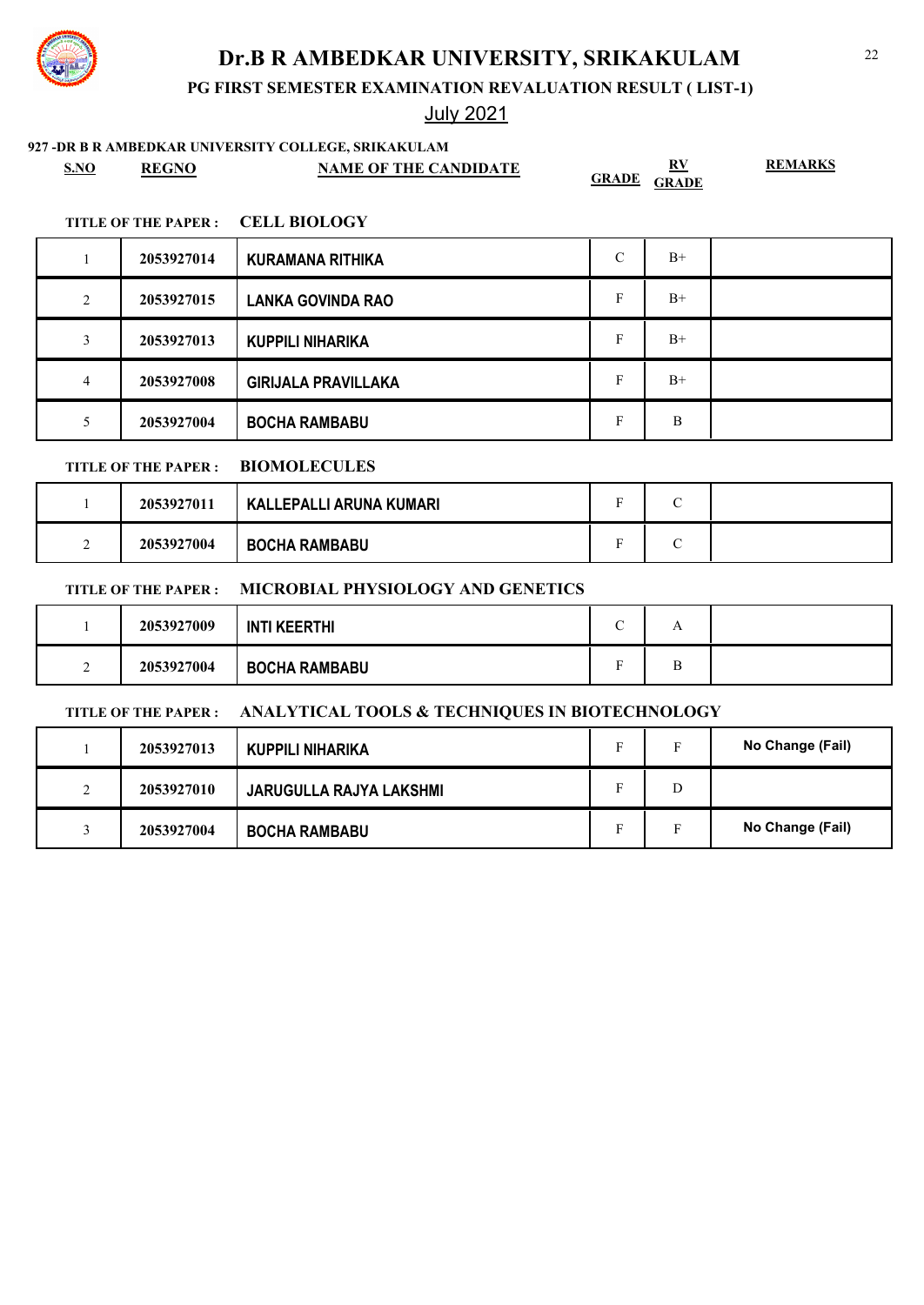**PG FIRST SEMESTER EXAMINATION REVALUATION RESULT ( LIST-1)**

## July 2021

### **928 -DR B R AMBEDKAR UNIVERSITY COLLEGE, SRIKAKULAM**

| S.NO | <b>REGNO</b> | <b>NAME OF THE CANDIDATE</b> | RV<br><b>GRADE</b><br><b>GRADE</b> | <b>REMARKS</b> |
|------|--------------|------------------------------|------------------------------------|----------------|
|------|--------------|------------------------------|------------------------------------|----------------|

### **TITLE OF THE PAPER : ALGEBRA - I**

|   | 1957928012 | <b>GURUGUBELLI RAJANI</b> | Е          | F | No Change (Fail) |
|---|------------|---------------------------|------------|---|------------------|
| 2 | 2057928008 | <b>DONKA PADMAVATHI</b>   | Е          | F | No Change (Fail) |
|   | 2057928017 | <b>GURUVELLI VANDANA</b>  | F          | D |                  |
| 4 | 2057928018 | <b>ILAPANDA DEEPIKA</b>   | $\sqrt{ }$ | B |                  |
|   | 2057928038 | YABAJI ARUNAKUMARI        | Е          | F | No Change (Fail) |

### **TITLE OF THE PAPER : DIFFERENTIAL EQUATIONS**

|                | 2057928011   | GANDUBARIKI NIHARIKA         | F            | $B+$                                    |                  |
|----------------|--------------|------------------------------|--------------|-----------------------------------------|------------------|
| $\overline{2}$ | 2057928022   | <b>KANURU MOUNIKA</b>        | F            | $B+$                                    |                  |
| 3              | 2057928003   | <b>BEJJAVARAPU SRAVANI</b>   | F            | F                                       | No Change (Fail) |
| $\overline{4}$ | 2057928018   | <b>ILAPANDA DEEPIKA</b>      | B            | B                                       | No Change        |
| 5              | 2057928038   | YABAJI ARUNAKUMARI           | F            | F                                       | No Change (Fail) |
| <b>S.NO</b>    | <b>REGNO</b> | <b>NAME OF THE CANDIDATE</b> | <b>GRADE</b> | $\mathbf{R} \mathbf{V}$<br><b>GRADE</b> | <b>REMARKS</b>   |

## **TITLE OF THE PAPER : MEASURE AND INTEGRATION**

|   | 1957928002 | <b>ARAVILLI SHIREESHA</b>      |      | No Change (Fail) |
|---|------------|--------------------------------|------|------------------|
| - | 1957928010 | <b>GINNI RAMAKRISHNA REDDY</b> | $B+$ |                  |

### **TITLE OF THE PAPER : PARTIAL DIFFERENTIAL EQUATION**

| 1957928002 | <b>ARAVILLI SHIREESHA</b> |   |  |
|------------|---------------------------|---|--|
| 1957928013 | JALLU VENKATA RAMANA      | ս |  |

## **TITLE OF THE PAPER : (E) LATTICE THEORY**

|   | 1957928013 | JALLU VENKATA RAMANA  | ◡              |                  |
|---|------------|-----------------------|----------------|------------------|
| ∸ | 1957928025 | <b>RELLA PARVATHI</b> | $\blacksquare$ | No Change (Fail) |

## **TITLE OF THE PAPER : (E) PROGRAMMING IN C**

|  | 1057078010<br>7200. | <b>MEDIBOINA PRASANTH</b> |  |  |  |
|--|---------------------|---------------------------|--|--|--|
|--|---------------------|---------------------------|--|--|--|

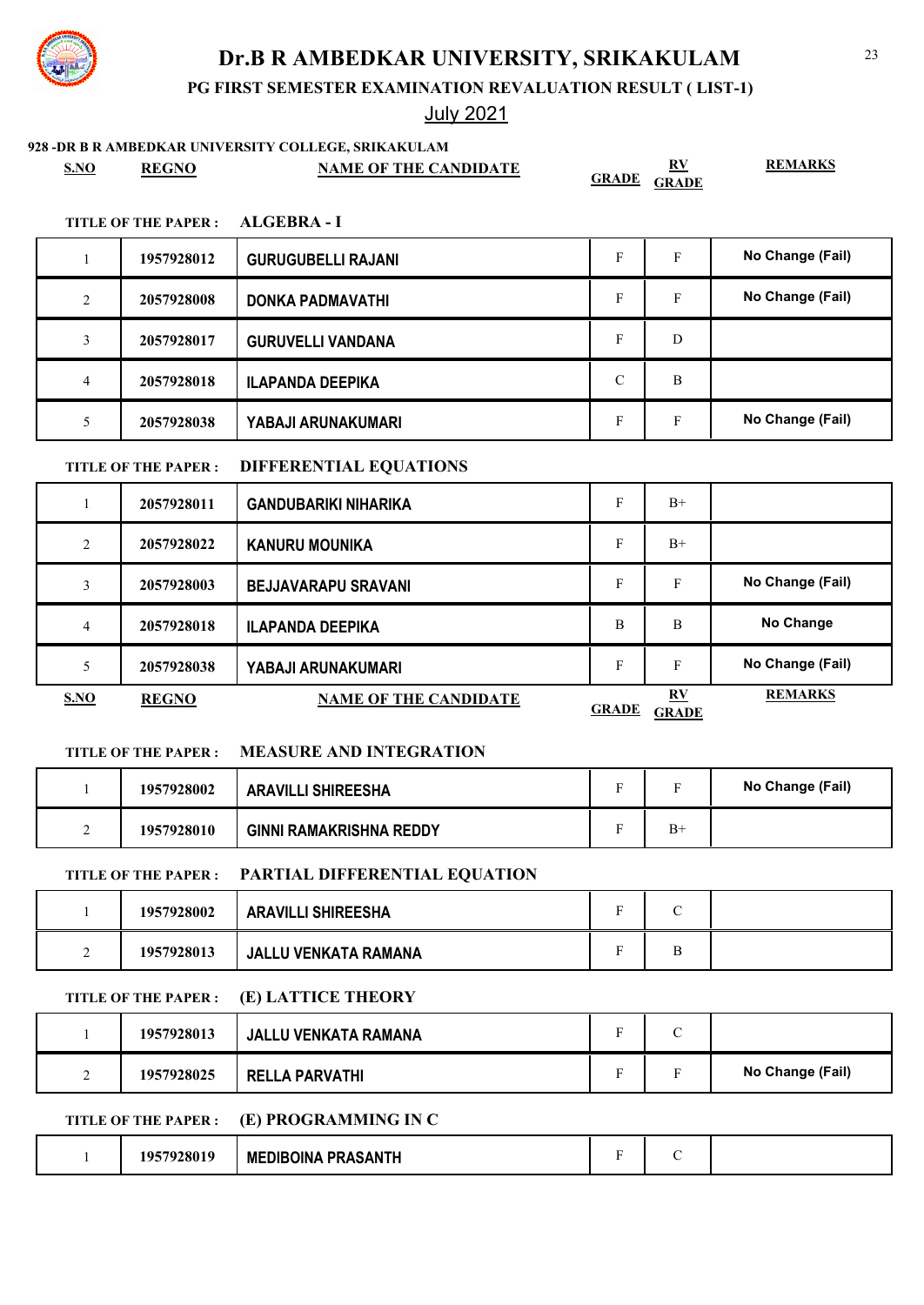**PG FIRST SEMESTER EXAMINATION REVALUATION RESULT ( LIST-1)**

## July 2021

| S.NO         | <b>REGNO</b>               | 929 -DR B R AMBEDKAR UNIVERSITY COLLEGE, SRIKAKULAM<br><b>NAME OF THE CANDIDATE</b> | <b>GRADE</b>              | $\underline{\mathbf{R}}\underline{\mathbf{V}}$<br><b>GRADE</b> | <b>REMARKS</b>   |
|--------------|----------------------------|-------------------------------------------------------------------------------------|---------------------------|----------------------------------------------------------------|------------------|
|              | <b>TITLE OF THE PAPER:</b> | <b>GENERAL CHEMISTRY-I</b>                                                          |                           |                                                                |                  |
| 1            | 2055929009                 | <b>GANTLANA SEETARAM</b>                                                            | F                         | $\mathcal{C}$                                                  |                  |
| 2            | 2055929008                 | <b>DANNANA PRASAD</b>                                                               | $\mathbf{F}$              | F                                                              | No Change (Fail) |
| 3            | 1955929014                 | IRAGATTAPU JAGANMOHANARAO                                                           | F                         | D                                                              |                  |
|              | <b>TITLE OF THE PAPER:</b> | <b>ORGANIC CHEMISTRY-I</b>                                                          |                           |                                                                |                  |
| $\mathbf{1}$ | 2055929024                 | <b>SEERAPU MANASA</b>                                                               | $\mathbf F$               | $\, {\bf B}$                                                   |                  |
| 2            | 2055929001                 | <b>AGATHA RAVINDRA</b>                                                              | F                         | F                                                              | No Change (Fail) |
| 3            | 2055929026                 | <b>SURLA JYOTHSNA</b>                                                               | $\boldsymbol{\mathrm{F}}$ | $B+$                                                           |                  |
| 4            | 2055929017                 | <b>LENKA NEELIMA</b>                                                                | F                         | F                                                              | No Change (Fail) |
| 5            | 2055929007                 | <b>DAMU SANKARA RAO</b>                                                             | $\boldsymbol{\mathrm{F}}$ | $B+$                                                           |                  |
| 6            | 2055929025                 | <b>SUGANDAM TARUN</b>                                                               | $\mathbf{F}$              | B                                                              |                  |
| 7            | 2055929012                 | <b>GURUGUBELLI ESWARA RAO</b>                                                       | F                         | F                                                              | No Change (Fail) |
| 8            | 2055929019                 | <b>MAMIDI SAI</b>                                                                   | F                         | $B+$                                                           |                  |
| 9            | 2055929008                 | <b>DANNANA PRASAD</b>                                                               | $\mathbf{F}$              | $B+$                                                           |                  |
| 10           | 2052929009                 | <b>KUPPILI SIMHACHALAM</b>                                                          | F                         | $B+$                                                           |                  |
| 11           | 2052929006                 | KADAGALA RAMAKRISHNA                                                                | $\mathbf F$               | $\mathbf F$                                                    | No Change (Fail) |
| 12           | 2052929005                 | <b>GURUGUBELLI RAMAKRISHNA</b>                                                      | $\mathbf F$               | ${\bf C}$                                                      |                  |
| 13           | 2052929002                 | <b>BARATAM LAXMIPRASANNA</b>                                                        | F                         | $\mathbf{F}$                                                   | No Change (Fail) |
| 14           | 2052929018                 | VAJJIPARTHI SATYANARAYANA                                                           | $\mathbf F$               | F                                                              | No Change (Fail) |

### **TITLE OF THE PAPER : PHYSICAL CHEMISTRY-I**

1 **2055929009 GANTLANA SEETARAM** F B+ 2 **2055929001 AGATHA RAVINDRA** F C **S.NO REGNO NAME OF THE CANDIDATE RV GRADE GRADE REMARKS**

### **TITLE OF THE PAPER : ORGANIC SPECTROSOCOPY-II**

|  | 1955929002 | ALLU DHILLESWARA RAO |  |  |  |  |
|--|------------|----------------------|--|--|--|--|
|--|------------|----------------------|--|--|--|--|

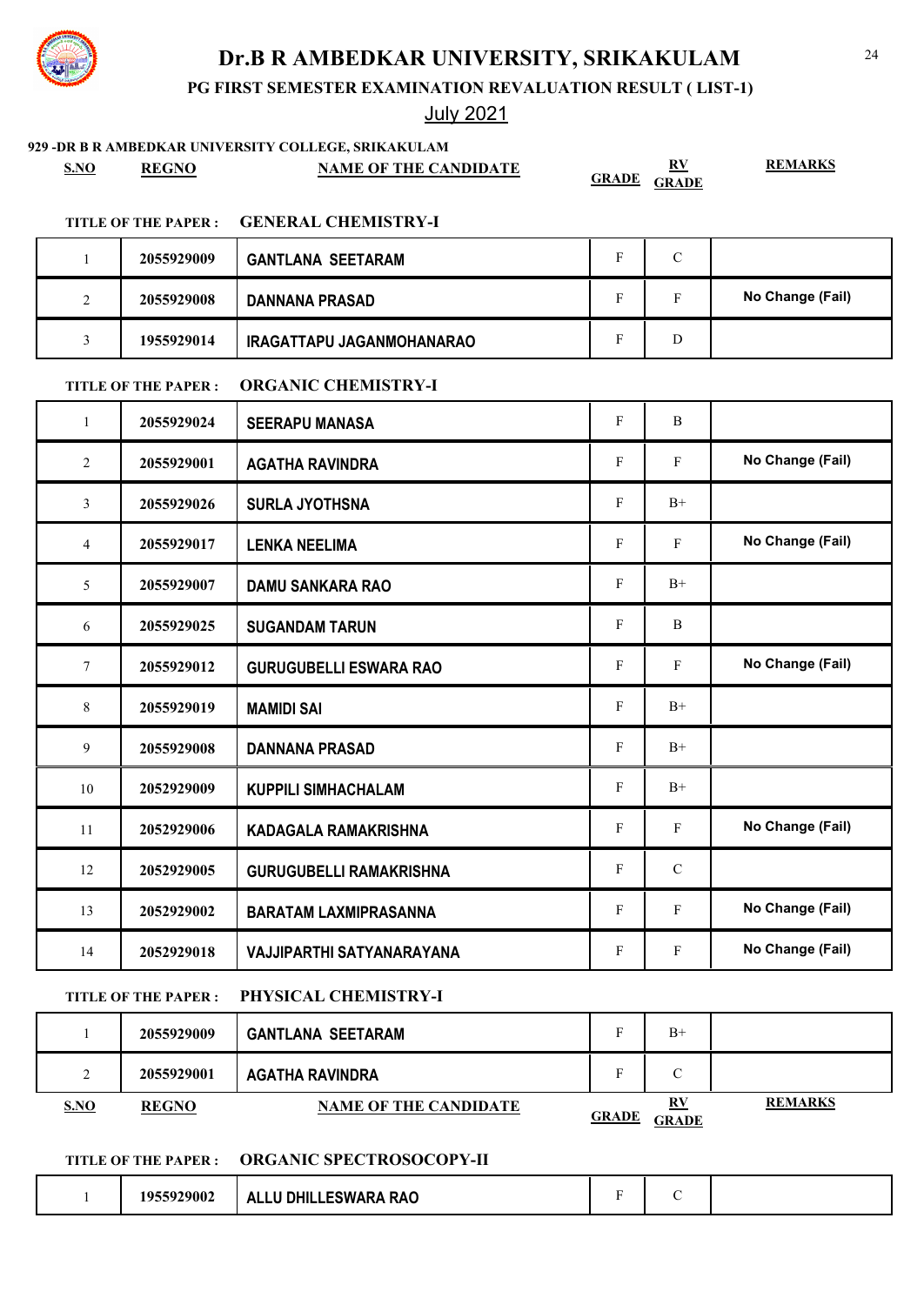

## **PG FOURTH SEMESTER EXAMINATION REVALUATION RESULT ( LIST-1)**

| S.NO           | <b>REGNO</b>               | 929 - DR B R AMBEDKAR UNIVERSITY COLLEGE, SRIKAKULAM<br><b>NAME OF THE CANDIDATE</b> | <b>GRADE</b> | RV<br><b>GRADE</b> | <b>REMARKS</b> |
|----------------|----------------------------|--------------------------------------------------------------------------------------|--------------|--------------------|----------------|
|                | TITLE OF THE PAPER :       | <b>ORGANIC SPECTROSOCOPY-II</b>                                                      |              |                    |                |
| $\overline{2}$ | 1955929014                 | IRAGATTAPU JAGANMOHANARAO                                                            | F            | $\mathcal{C}$      |                |
|                | TITLE OF THE PAPER :       | <b>Organic synthesis and Disconnection Approach</b>                                  |              |                    |                |
|                | 1955929011                 | <b>GODABA HIMAVANTH</b>                                                              | F            | $\mathcal{C}$      |                |
|                | <b>TITLE OF THE PAPER:</b> | <b>INSTRUMENTAL METHODS OF ANALYSIS</b>                                              |              |                    |                |
|                | 1952929001                 | <b>BAMMIDI KIRAN KUMAR</b>                                                           | F            | $\mathcal{C}$      |                |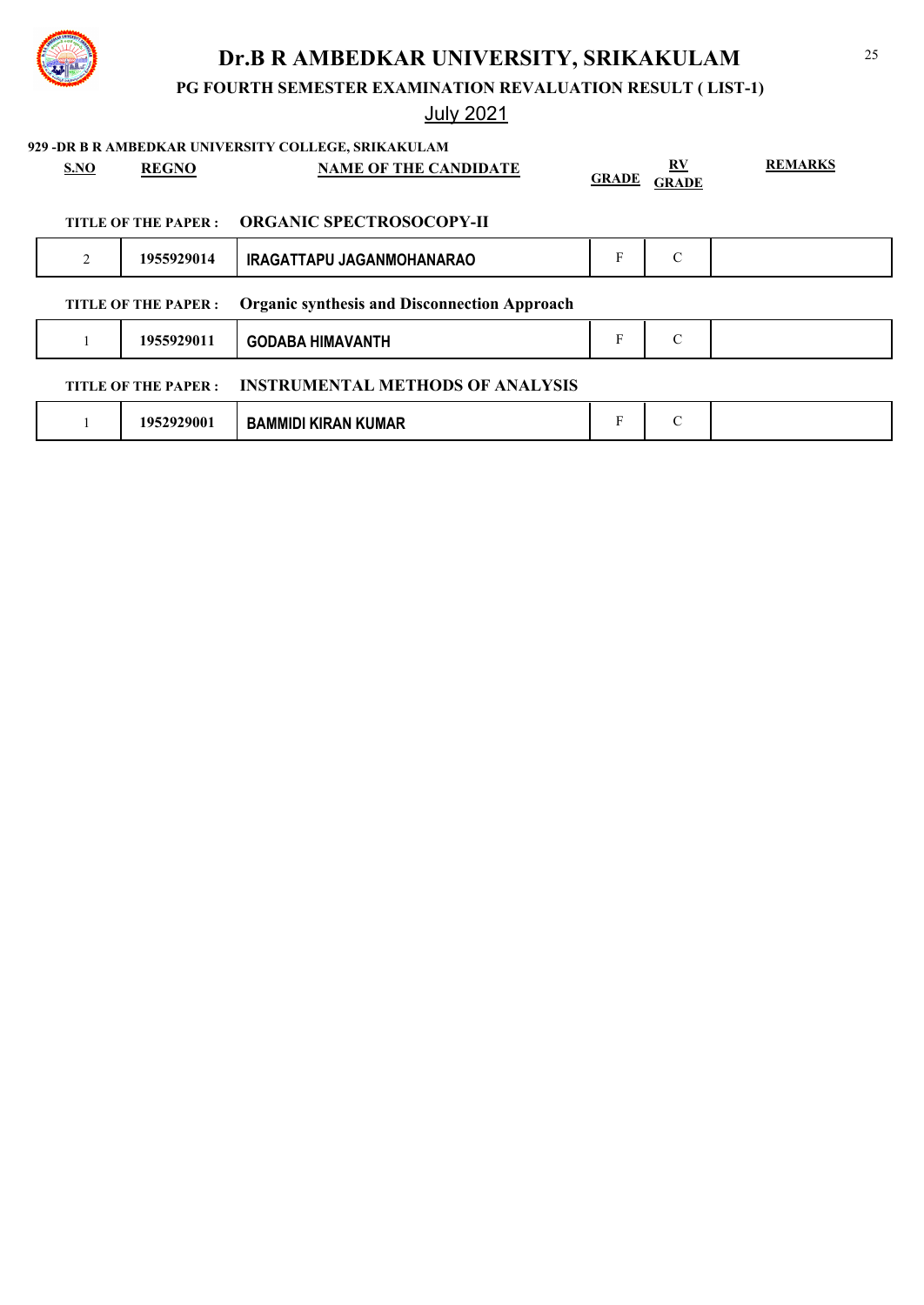

## **PG FIRST SEMESTER EXAMINATION REVALUATION RESULT ( LIST-1)**

|                |                      | 933 - DR B R AMBEDKAR UNIVERSITY COLLEGE, SRIKAKULAM |              |                           |                  |
|----------------|----------------------|------------------------------------------------------|--------------|---------------------------|------------------|
| S.NO           | <b>REGNO</b>         | <b>NAME OF THE CANDIDATE</b>                         | <b>GRADE</b> | $\bf{RV}$<br><b>GRADE</b> | <b>REMARKS</b>   |
|                |                      |                                                      |              |                           |                  |
|                | TITLE OF THE PAPER : | <b>CLASSICAL MECHANICS</b>                           |              |                           |                  |
| 1              | 2054933030           | Turla Kutumba Rao                                    | F            | $\mathbf{F}$              | No Change (Fail) |
|                | TITLE OF THE PAPER : | <b>INTRODUCTORY QUANTUM MECHANICS</b>                |              |                           |                  |
| 1              | 2054933012           | Gedela TulasiRani                                    | F            | $B+$                      |                  |
|                | TITLE OF THE PAPER : | <b>MATHEMATICAL METHODS OF PHYSICS</b>               |              |                           |                  |
| 1              | 2054933005           | <b>Bendi Jhansi Rani</b>                             | F            | F                         | No Change (Fail) |
| $\overline{2}$ | 2054933007           | <b>Budumuru Ramesh</b>                               | F            | $\mathbf{F}$              | No Change (Fail) |
| 3              | 2054933030           | Turla Kutumba Rao                                    | F            | $\mathbf{F}$              | No Change (Fail) |
| S.NO           | <b>REGNO</b>         | <b>NAME OF THE CANDIDATE</b>                         | <b>GRADE</b> | RV<br><b>GRADE</b>        | <b>REMARKS</b>   |
|                | TITLE OF THE PAPER : | <b>SKILL DEVELOPMENT</b>                             |              |                           |                  |

| 54933007<br><b>PRATHUYUSHA</b><br>105. |  | No Change (Fail) |
|----------------------------------------|--|------------------|
|----------------------------------------|--|------------------|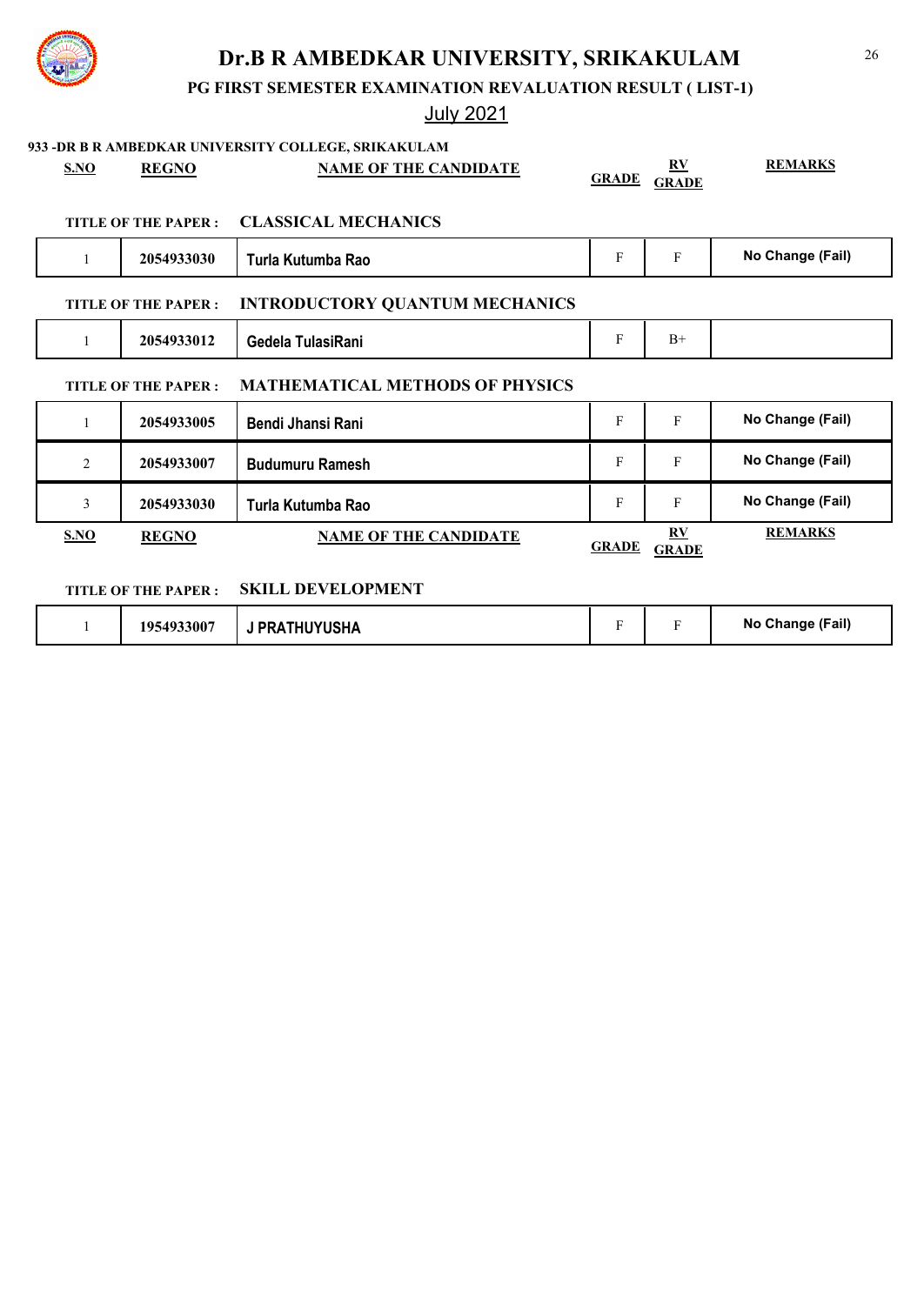

# July 2021

### **934 -DR B R AMBEDKAR UNIVERSITY COLLEGE, SRIKAKULAM**

| SNO | <b>REGNO</b> | <b>NAME OF THE CANDIDATE</b> | DV<br>$\mathbf{r}$<br><b>GRADE</b><br><b>GRADE</b> | <b>REMARKS</b> |
|-----|--------------|------------------------------|----------------------------------------------------|----------------|
|-----|--------------|------------------------------|----------------------------------------------------|----------------|

### **TITLE OF THE PAPER : CELL BIOLOGY**

|   | 2067934003 | <b>BIDDIKA YAMINI</b>      | C    |                  |
|---|------------|----------------------------|------|------------------|
| 2 | 2067934007 | <b>CHANDANA TEJA</b>       | D    |                  |
| 3 | 2067934019 | <b>VAKAMULLA VAMSI</b>     | $B+$ |                  |
| 4 | 2067934006 | <b>BOTCHA SWARUPA RANI</b> | $B+$ |                  |
|   | 2067934014 | <b>LOLUGU SHANMUKHARAO</b> | F    | No Change (Fail) |

### **TITLE OF THE PAPER : BIOMOLECULES**

|          | 2067934006 | BOTCHA SWARUPA RANI        |   | $B+$   |  |
|----------|------------|----------------------------|---|--------|--|
| $\gamma$ | 2067934008 | CHUKKA JYOTSNA             | - | B      |  |
|          | 2067934014 | <b>LOLUGU SHANMUKHARAO</b> | - | ⌒<br>◡ |  |

### **TITLE OF THE PAPER : ANALYTICAL TOOLS & TECHNIQUES IN BIOTECHNOLOGY**

|        | 2067934003 | BIDDIKA YAMINI             |   |    | No Change (Fail) |
|--------|------------|----------------------------|---|----|------------------|
| $\sim$ | 2067934007 | <b>CHANDANA TEJA</b>       | Е |    | No Change (Fail) |
|        | 2067934014 | <b>LOLUGU SHANMUKHARAO</b> |   | E. | No Change (Fail) |